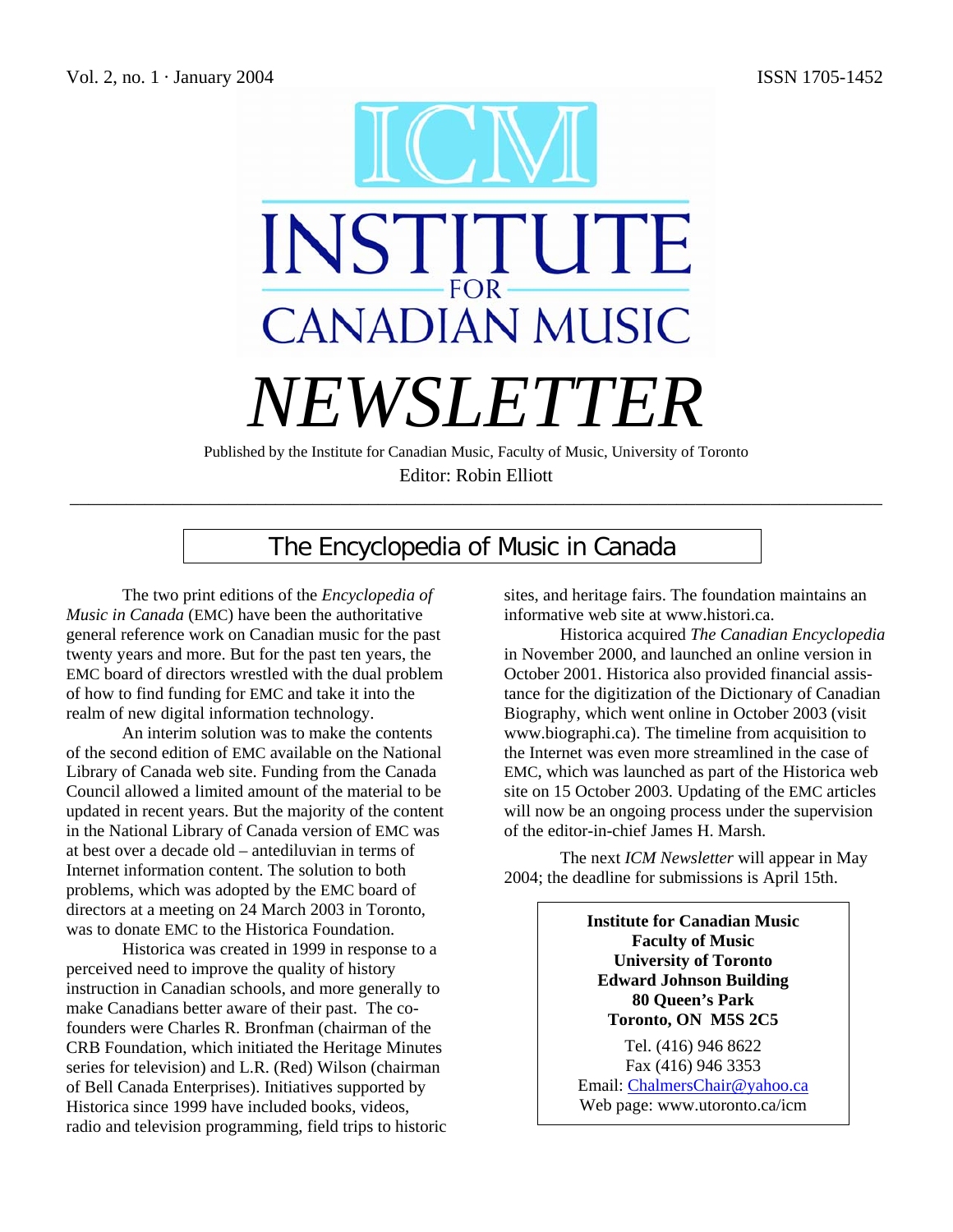### Harvey (Joel) Olnick 1917-2003



Harvey (Joel) Olnick Photo portrait by Cavouk

The musicologist Harvey Olnick died in Toronto on October 30th, 2003 at age 85. He was educated in his native New York at The City University of New York and Columbia University, completing the MA degree at the latter institution in 1948. Olnick moved to Toronto in 1954 and remained there until his death. He taught from 1954 to 1983 at the Faculty of Music in the University of Toronto, and kept up a lively interest in the faculty thereafter. His areas of specialty were Italian baroque music and Beethoven, but his interests ranged widely over the entire history of European art music. When the Graduate Department of Music at the University of Toronto was founded in 1954, Olnick served as founding secretary until 1971 (the position was renamed chairman in 1968). He was instrumental in setting up the university's electronic music studio (an interest he did not keep up after the 1960s), and was on the planning committee for the construction of the Edward Johnson Building. He became a senior fellow at Trinity College, University of Toronto in 1963, won the Ontario Confederation of University Faculty Associations teaching award for 1981, and was made a professor emeritus upon his retirement.

Olnick is often regarded as the founder of serious musicological study in Canada. He concentrated on teaching, building up the profile of music and musicology, and creating a significant music research library at the University of Toronto, at the expense of his own scholarly publishing. Of his published work, the finest item is an article on Harry Somers, written for the *Canadian Music Journal* (vol. 3, no. 4 [Summer 1959]: 3-23). When I praised this article to him once, Olnick modestly and characteristically dismissed it out of hand: 'That was just some propaganda I wrote as a favour to Harry' was how he put it. It is, of course, very much more than that: it is a thoughtful and literate critique, combining a

probing character portrait of the 33-year-old Somers with a dispassionate and informed analysis of his most important compositions, including a fine discussion of the Third String Quartet, which had been completed just a month or so before the article was written.

Although resident for so long in Toronto, Olnick in many ways remained American in outlook until the end. Indeed, one of the main attractions to the position in Toronto for Olnick was the easy proximity to New York City. He was a faithful reader of the *New York Times* up until his death, and one of his proudest accomplishments was to get the American Musicological Society and the College Music Society to hold their joint annual meeting in Toronto in 1970 (the first time this meeting was held outside of the United States). He was involved with the Marlboro Music Festival in Vermont (a reflection of his love for the chamber music repertoire), as director and leader of the collegium musicum from 1956 to 1958, and as a board member thereafter.<sup>1</sup>

Olnick was born in New York City on 18 December 1917, and he grew up in Oyster Bay on Long Island. His parents were musical and often took him to concerts – he heard Rachmaninoff and Paderewski at Carnegie Hall and attended concerts and rehearsals of the New York Philharmonic under Toscanini. At the age of six and a half he enrolled in the Institute of Musical Art (later the Juilliard School) for lessons in piano, music theory, singing, and Dalcroze eurythmics. He commuted to New York three times a week (on his own from the age of nine), while at the same time attending regular school.

His studies at CUNY were in physics and mathematics. Olnick acquired the BSc degree in 1940, and later put this learning to use in the University of Toronto's Electronic Music Studio. He began graduate studies at Columbia University in 1941, but war service soon intervened. During the Second World War Olnick trained for the United States Air Force and acquired a commercial pilot's license, but due to his red/green colour blindness he could not fly during the war and so instead completed his war service as a meteorologist.

Olnick's initial musical interests centred on performance and composition. As a student he explored the piano four-hand repertoire with his brother (who was six years younger) and he also composed in the style of Brahms. He destroyed all his compositions when his interest turned to musicology. As a graduate student at Columbia University he studied with Paul Henry Lang and Erich Hertzmann, and also briefly with Manfred Bukofzer, for whose book *Music in the Baroque Era* (New York: Norton, 1947) Olnick had an abiding admiration. Other musicologists whose lectures and presentations Olnick was able to attend included Gustave Reese, Curt Sachs, and Oliver Strunk. His graduate work at Columbia centred on early 18th century instrumental music in Paris; he completed the course work and exams towards a doctoral degree, but did not write his dissertation.

 $1$  In the recent biography of Rudolf Serkin, Olnick is praised for his efforts to increase the professionalism and profile of the Marlboro Festival [Stephen Lehmann and Marion Faber, *Rudolf Serkin: A Life* (Oxford UP, 2003): 225].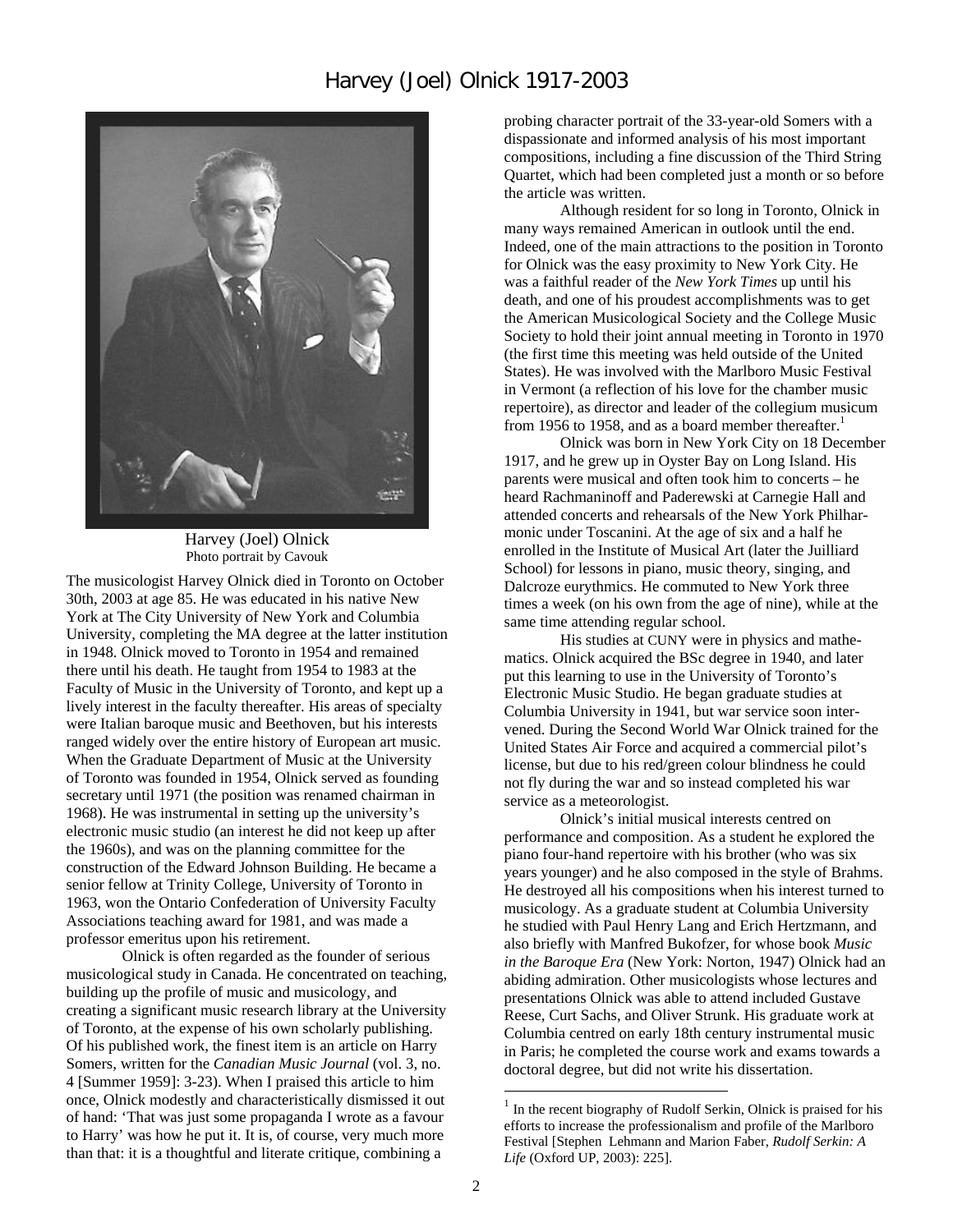After teaching at Vassar College for a year Olnick was awarded a Fulbright scholarship to travel to Italy and study the early sources of the baroque concerto. In the spring of 1954 he was invited by Arnold Walter to the University of Toronto to assume the first position in musicology to be created at a Canadian university. Olnick found that Walter wanted a musicologist on staff for academic respectability, but that his real interests lay in performance. Disillusionment would have set in quickly for Olnick but for the comradeship and mutual support of two fellow staff members: John Beckwith and Godfrey Ridout. With the latter in particular Olnick developed an extremely close friendship. 'He was a fixture at our Sunday evening family dinners,' remembers Ridout's daughter Naomi, 'and was godfather to my brother Michael. After my father's death in 1984 he remained in very close contact with my mother and the rest of the family.' Olnick contributed a fine article on Ridout to the *Encyclopedia of Music in Canada*. Jonathan Freeman-Attwood (who is Vice-Principal and Director of Studies at the Royal Academy of Music in London and a former pupil) recalls that Olnick was a considerate and caring companion to friends in need: he nursed Freeman-Attwood's aunt through her last twelve years, for instance. 'His modesty and sense of privacy meant that these gentler aspects of his character were not always recognised,' Freeman-Attwood notes.

Olnick also had a close but on occasion adversarial association with the pianist Glenn Gould in the 1950s. Gould sent Olnick a copy of his recording of late Beethoven piano sonatas, and on the cover inscribed it as follows: 'To Harvey – with the hope and indeed the conviction that 2 or more listenings will get the message across and spare us further Hegelian arguments. Best, Glenn, Nov/56' [see p. 14].

Throughout the 1960s Olnick worked hard at developing the music curriculum at the University of Toronto, pioneering not only the graduate programme in musicology, but also undergraduate offerings in the Faculty of Arts and Science. His commonsense view was that it is equally or perhaps even more important for the university to develop educated listeners as well as professionally trained musicians. For many years Olnick taught the introductory music course for the Faculty of Arts and Science himself. At the same time, he built up a specialist undergraduate programme in musicology at the Faculty of Music. Survey courses meeting for one hour a week had been the norm previously; Olnick introduced specialized courses that met for three hours a week, and the scope of the music history curriculum was broadened to encompass everything from medieval to modern music.

Faculty development was another priority for Olnick beginning in the 1960s. His former student Rika Maniates was the first musicology appointment that Olnick made, in 1965, followed by Robert Falck in 1967. Christoph Wolff from Germany was appointed in 1968 but left in 1970 and was replaced by Carl Morey (another former pupil). $^{2}$ 

 $\overline{a}$ 

Other appointments made while Olnick was chairman of the music history division included Andrew Hughes in 1969, Gaynor Jones in 1972, and Timothy McGee in 1973. With the exception of Wolff, all of these appointees were still on staff when Olnick retired.

Olnick could be an intimidating presence, both inside and outside of the classroom. He did not suffer fools gladly, had neither the time nor the inclination for small talk or trivialities, and was impatient with students if he felt that they did not give of their best and have something worthwhile to contribute. He liked to point out that those who were not serious about their studies were not just wasting his time and their own, they were also wasting taxpayers' money. Students were expected to come to class fully prepared to discuss the music in detail, with well studied scores in hand. Those who did not measure up to his standards could receive stern treatment and not a few were expelled from his classes over the years. But for those who weathered the storms and found favour in his books, he was an inspiring and extraordinarily helpful mentor. His pupils went on to occupy leading positions in the academic world of music across Canada and abroad. He was singularly proud of their accomplishments and always liked to hear of their activities, preferably at first hand.

Olnick was an inveterate pipe smoker for many years, enjoyed good food and a fine glass of wine, dressed well, and lived on his own in an immaculate and beautifully furnished apartment in Sutton Place on Bay Street, just a seven minute walk from the University of Toronto's Faculty of Music. He was, in fact, a wine connoisseur: he belonged to several wine clubs and was able to discuss details of oenology with the professionals. He was also knowledgeable about art and had catholic taste in that area, ranging from classical antiquity to modern Canadiana. A particularly fine canvas by Ken Danby, acquired before the artist became famous, was the pride of his own small but handsome private collection. Olnick was also a talented amateur photographer in his youth. In his last years he was forced to use a cane and then a wheelchair, and he had to cope with various health problems, including macular degeneration, a progressive loss of hearing, and an embolism. He died peacefully, sitting in his wheelchair in his apartment. A well-attended memorial gathering was held at Trinity College, University of Toronto on 22 November 2003. *R.E.* 



Grand Central Station, New York. Photo: Harvey Olnick, 1935 Source: *The Magpie* (literary magazine of DeWitt Clinton High School in the Bronx) May 1935 (web site: http://newdeal.feri.org/magpie)

<sup>2</sup> Wolff sent Olnick his book *Bach: Essays on His Life and Music* with a note (dated 20 May 1991) that reads 'We haven't been in touch for a very long time, but I have not forgotten Toronto. The book records my gratitude. Since I won't be able to give a copy to all my former colleagues I'd like to single you out. You and your confidence in me and my work have not at all been forgotten.'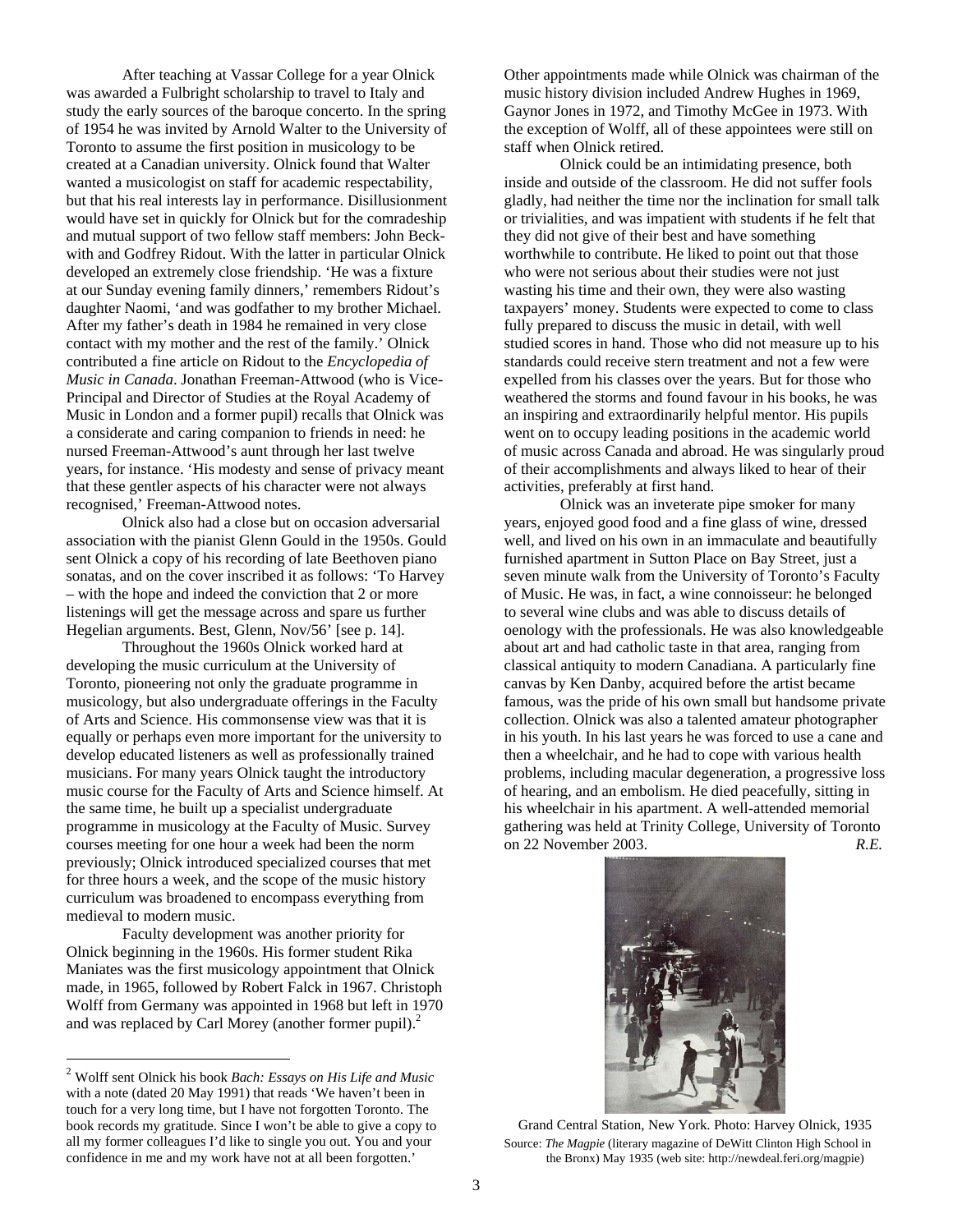# Asian Influences in the Music of Alexina Louie

#### Jennifer Bennett

[H]e eats cake out of pastry windows and is hungrier and more potent and more powerful and more omniverous than the paper-mâché lion run by two guys and he is the great earthworm of lucky life filled with flowing Chinese semen and he considers his own and our existence in its most profound sense.<sup>1</sup>

The huge dragon puppet that wends its way through Vancouver's Chinatown at Chinese New Year is not only a visual spectacle and an exotic messenger of good fortune and vitality, but also a player in an exciting musical drama. Alexina Louie, who was born in Vancouver in 1949, once followed the dragon past the shops of Chinatown, where she had lived as a child. Microphone and tape recorder in hand, she recorded the loud drum rolls and the clanging of cymbals that accompanied the brightly coloured dragon. Her father thought she was 'off her rocker,' Louie said, but 'I knew that I'd use the dance some day in my music.<sup>2</sup>

She was right. The sound of the dragon can be heard in her orchestral work *The Eternal Earth* (1986), and it also features in her chamber composition *Demon Gate* (1987) and in *Music for Heaven and Earth* (1992), an orchestral work that calls for four percussionists. The dragon parade is the kind of sound that is one of the distinguishing features of Louie's music, which frequently includes distinctively Asian references. But it was not until Louie was an adult with a degree in piano performance, a B.Mus. from the University of British Columbia and an MA from the University of California at San Diego that she began to study her Chinese musical heritage.

In California, her composition teachers Robert Erickson and Pauline Oliveros had challenged the shy, conservative Canadian with the newest ideas about chance and indeterminate music. After graduation, she was so in need of time to assimilate all she had learned and experienced that she stopped composing for years:

From 1973 to '78 I read a lot, all the things that inspire me now – oriental literature and philosophy, I studied the Chinese zither, the *ch'in,* and tried to fashion my own voice with a very specific oriental flavour. Oriental music touched me deeply, even though I'm a third-generation Canadian and grew up practising Bach and Beethoven. 3

The 'oriental flavour' that Louie desired sounds foreign to Western ears not only because of its

 $\overline{a}$ 

melodies, but also because of its rhythms, the aspect of her music this essay will explore. Diane Bégay wrote

[Louie] revels in complex rhythmic structures. Dizzying changes of meter and swirling kaleidoscopes of rhythmic patterns are aspects of her music that she thoroughly enjoys. 4

When the pianist Jon Kimura Parker heard one of her chamber works, *Music for a Thousand Autumns* (1983, revised 1985) for the first time, he was impressed by her use of 'exotic percussion instruments and piano to achieve unusual timbres and effects.<sup>5</sup> It may have been Louie's rhythmic sophistication that prompted Mavor Moore to write, after hearing one of her compositions on CBC radio, 'I wondered whether anyone missing the opening credits could have guessed whether the composer was male or female.'<sup>6</sup> As Louie's music is often both introspective and strongly percussive, it may be significant that her surname can be translated as 'thunder,' since it corresponds to the Chinese character that represents 'Louie,' meaning 'rain on the field.'7

Asian rhythms are not necessarily complex. One of the rhythmic patterns common in Chinese music is that of continuous quarter and half notes. This simplicity can be seen in a passage from Louie's *Music for a Thousand Autumns*, 8 in which she states the first melody she learned on the *ch'in* – 'Yearning on the River Shiang' (Example 1).

**Example 1**: *Music for a Thousand Autumns*, 2nd mvt.



Such apparent simplicity, according to Marnix St. J. Wells, led to the misconception that rhythm was less important in Chinese music than melody, and that all Chinese music is in duple rhythm. It didn't help that ancient Chinese writings 'contain minute discussions of the mathematics of tuning, but scarcely a word about

<sup>1</sup> Lawrence Ferlinghetti, 'The Great Chinese Dragon,' *Endless Life:* 

*Selected Poems* (New York: New Directions, 1981): 76. <sup>2</sup> William Littler, 'Louie captures roar of lion dance, *Toronto Star*

Ulla Colgrass, 'It was the best of years for Alexina Louie,' Toronto *Globe and Mail* (23 Dec. 1999): R5.

<sup>4</sup> Diane Bégay, *Contemporary Music in Canada: Alexina Louie*

Jon Kimura Parker, 'East and West in the music of Alexina Louie,' *Soundnotes* no. 3 (Fall-Winter 1993): 15.<br><sup>6</sup> Mavor Moore, 'Music and gender: is there a relationship?'

Toronto *Globe and Mail* (10 May 1990): E2. 7 Bégay (as n. 4): 85.

 $8$  Descriptive titles employing themes from nature, such as Louie often uses, are typical of Asian instrumental music. 'Music for a Thousand Autumns' is a translation of the title of one of the pieces of Japanese Gagaku repertoire. In *Gagaku: The Music and the Dances of the Japanese Imperial Household* (New York: Theater Arts, 1959): n.p., Robert Garfias states that this title signifies the end of something, such as the end of a sumo wrestling match or the funeral of a noble person.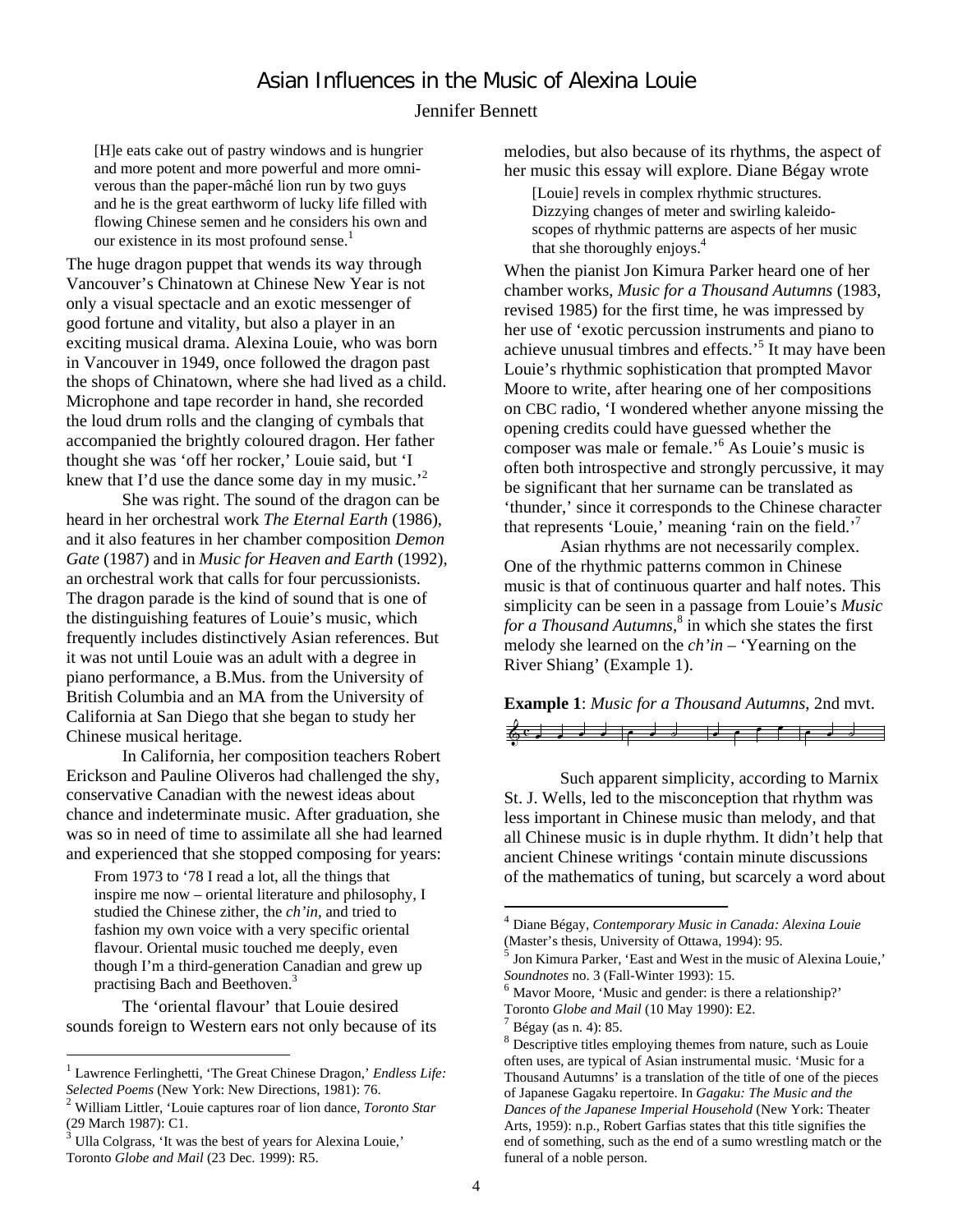rhythm.'9 Subtleties of rhythm were not written down, but rather were transmitted from teacher to student. The first scores that do indicate rhythm, from the end of the sixteenth century, are 'most often in free time with a beat coming only after the end of each verseline, or with unequal numbers of beats per line.<sup> $10$ </sup> So while some pieces (such as Louie's solo *ch'in* melody) do have a straightforward duple beat, other pieces, especially those for ensemble, may have rhythms that seem irregular and complex by Western standards.

Garfias notes that in Asian music 'changes in tempo are less often defined by change of pulse as by change in the number of beats to each accent.'11 This means that despite an unchanging pulse, the music may seem to speed up or slow down by the gradual addition or subtraction of notes. The same effect can be seen in *Music for Heaven and Earth*, at the point where Louie heralds the arrival of the Thunder Dragon (Ex. 2a, 2b):

**Example 2a**: *Music for Heaven and Earth*, 1st mvt., last bar of rehearsal no. 9: decellerando



a rapid accelerando for one bar

This rhythmic complexity may also appear as sections that are *senza misura*. In gagaku, Japanese court music, 'Tempo and rhythm are far from strict. Every piece begins waveringly, *senza tempo*, yet ends rather fast.<sup>12</sup> 'At the last strong taiko (large drum) stroke the strict rhythm breaks and the solo instruments play in free tempo … This is the standard performance format for all the Gagaku compositions.<sup> $13$ </sup> Some of Louie's compositions, such 'Distant Memories' the third of four pieces that make up the suite *Music for Piano* (1993),<sup>14</sup> include sections that lack barlines, and *Music for Heaven and Earth* also includes passages in which some instruments perform *senza misura* but are accompanied by others that are barred.

Not only pulse but also percussion instruments lend a distinctive sound to most Asian ensemble music.

 $\overline{a}$ 

Eta Harich-Schneider writes that the instrumental form of gagaku called togaku has three instrumental groups: 1) three high-pitched woodwinds; 2) three percussion instruments of contrasting pitch (side-drum, metal gong and big drum); 3) two low-pitched string instruments.<sup>15</sup> The traditional orchestra for the Beijing Opera (an inspiration for *Music for Heaven and Earth*), consists of two main sections, percussion / non-percussion, the latter consisting of strings and winds. The percussion section includes clappers, a small, single-headed drum, a small gong, a large gong, and a pair of cymbals.<sup>16</sup>

While clappers produce a sound that resembles wood blocks, the predominance of bent pitches from gongs and cymbals would be less familiar to Western ears. As Louie writes in the forward to the score of *Music for Heaven and Earth*, 'The listener might detect the use of some exotic instruments in the percussion section among which are to be found Chinese opera gongs ("bender gongs,") and hand cymbals, Japanese temple bowls, a waterphone, a lion's roar.' This work also uses 'kabuki blocks' (clappers), a Chinese gong 'about ten inches in diameter, not a bender gong,' two water gongs, and an elephant bell, which is a metal bell suspended from a wooden frame meant to hang from a collar around the animal's neck. All these instruments produce a sound that alters slightly or bends as much as a tone or more after the initial strike. (String and wind instruments are also required to produce glissandi.) Subtlety of inflection, then, is as important to Chinese music as it is to Chinese language.

The 'lion's roar,' or string drum, one of the more dramatic bending instruments in *Music for Heaven and Earth*, is a drum with one end open and the other closed. The closed, upper surface has a central hole through which passes a length of cord or resined gut string, which is pulled up through the instrument to make a roaring sound. In Louie's work it is played in the second movement as soon as the stage has been set for the arrival of the Thunder Dragon.

The temple bowls are reserved for the quiet third movement, titled 'The Void.' These are metal bowls whose inner rim is stroked in a circular pattern to create a continuous but subtly bending musical sound. Louie writes about the bowls in the score, 'One must be large enough to have inside rim rubbed with a leather mallet. If unavailable, contact composer.' The percussionist Gary Nagata, who studied with a master drummer in Japan, says of the temple bowls that

they don't have a single pure tone. They have several overtones, so depending on how you're listening you can hear a number of different sounds. They're sym-

<sup>&</sup>lt;sup>9</sup> Marnix St. J. Wells, 'Rhythm and phrasing in Chinese tune-title lyrics: old eight-beat and its 3-2-3 meter,' *Asian Music* 23.1 (1991- 92): 119-83.<br><sup>10</sup> Ibid.

<sup>&</sup>lt;sup>11</sup> Robert Garfias, *Music for a Thousand Autumns: The Togaku Style of Japanese Court Music* (Los Angeles: UCLA Press, 1975): n.p..

<sup>12</sup> Eta Harich-Schneider, *The Rhythmical Patterns in Gagaku and Bugaku* (Leiden: E.J. Brill, 1954): 6.<br><sup>13</sup> Garfias (as n. 8).

<sup>14</sup> Alexina Louie, "Distant Memories," *Music for Piano* (Toronto: Gordon V. Thompson Music, 1993): 9, 12.

<sup>&</sup>lt;sup>15</sup> Harich-Schneider (as n. 12): introduction.

<sup>16</sup> Nancy Guy, 'Beijing Opera,' *The New Grove Dictionary of Music and Musicians*, 2nd ed.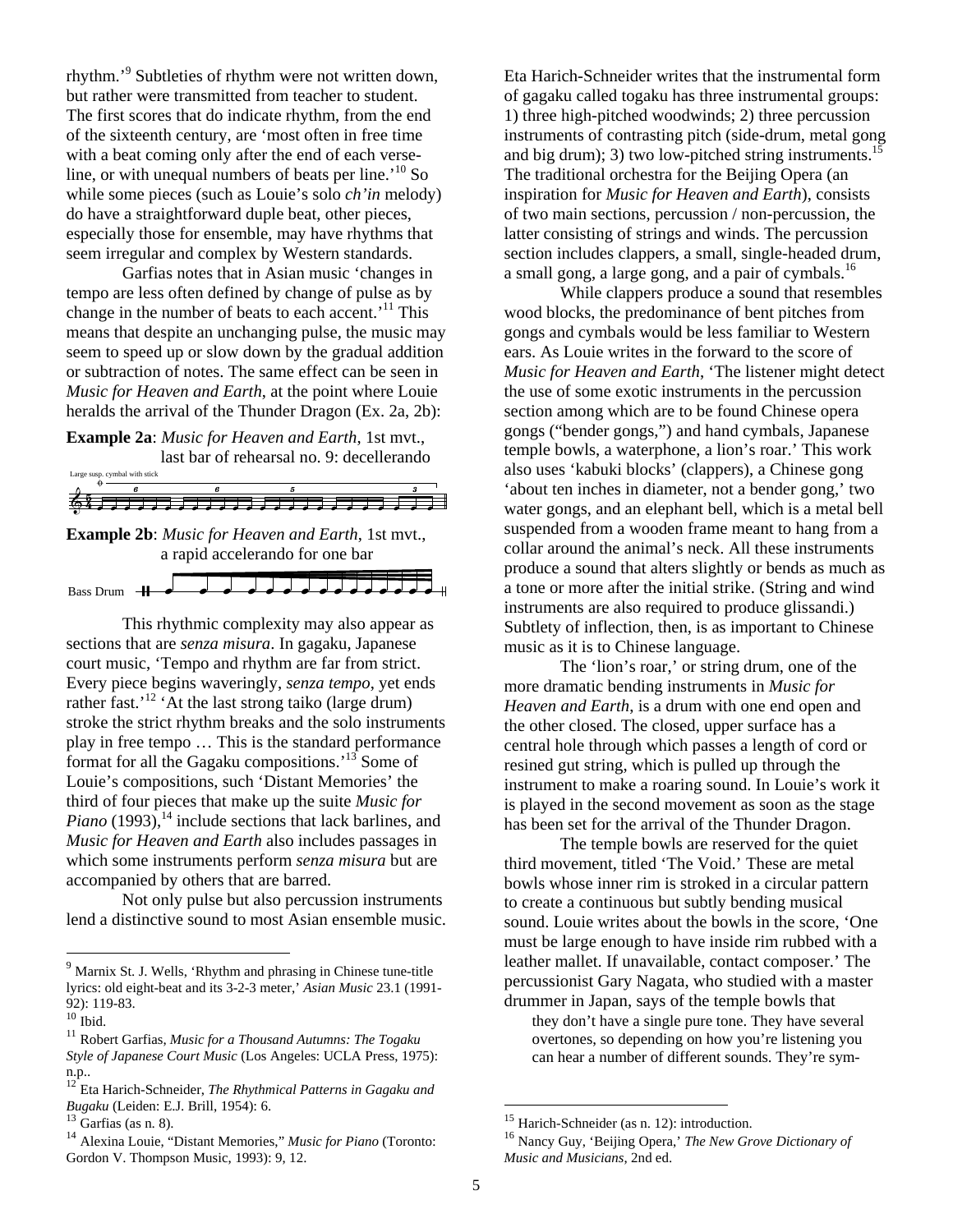bolic, too. They represent the fact that within one thing there are complexities. $17$ 

Louie strove for even more dramatic pitch bending from additional instruments. The watergong is a tubular bell that is struck, then lowered into a tub of water to bend the pitch downward 'to create a kind of Doppler effect.'<sup>18</sup> If it is struck while in the water and then raised, the pitch bends upward.

The waterphone is a 20th-century instrument invented in the United States. It consists of a metal bowl containing water, with a domed lid that opens into a cylindrical tube. Around the edge of the dome are 25 to 35 nearly vertical tuned rods, which are to be played with mallets, sticks or a bow. 'The use of water in the bowl produces timbre changes and glissandi.<sup>'19</sup>

Bent pitches were also a feature of Louie's *Distant Thunder* (1992) for oboe and percussionist, a composition which calls for lowering a tubular bell into a basin of water and playing a cymbal laid on the head of a kettle drum while the percussionist shapes the pitch with the foot pedal to create a particularly eerie sound. Meanwhile, the oboist performs 'a kind of sonic sorcery, her oboe transformed into a reed pipe, full of bent pitches and exotic flavours.'<sup>20</sup>

Jon Kimura Parker cites another example of an unusual combination of instruments that Louie uses to achieve bent tones. In *Music for a Thousand Autumns*, the initial attack on each beat is given by a vibraphone, and as this note dies away, a pizzicato-glissando on the contrabass is heard. 'This combination of sonorities and "bent" pitches calls to mind oriental instrumental combinations and performance practise on them.<sup>'21</sup>

From the first bar of *Music for Heaven and Earth*, 'Procession of Celestial Deities,' the Asian rhythmic influence is obvious. The stroke of a bass drum is followed by kabuki blocks and elephant bell, and then later, after a passage in which the strings play bent tones *senza misura*, a fairly conventional Westernsounding brass fanfare leads to a rapid accellerando over one bar on the bass drum (see Example 2b), an exciting sound that is reminiscent of the Chinese New Year dragon parade and a more pronounced effect than the decellerando in Example 2a. This is followed by an accellerando passage which alternates the sound of a bender gong that bends upward and one that bends downward, soon accompanied by the jingle of Chinese hand cymbals. The movement concludes with the

 $\overline{a}$ 

Chinese gong. The second movement, 'Thunder Dragon,' opens with the sound of kabuki blocks that accompany bending pitches in the flutes and oboes. The second measure brings a rapid accellerando to a 'jet whistle blast' accompanied by an upward bend from the bender gong.

*Music for Heaven and Earth* was commissioned by the Toronto Symphony. In the score, Louie writes 'It offered me the opportunity to continue to explore the elements of my musical language (an integration of oriental musical concepts and Western art music) in a large orchestra context. Echoes of Gagaku music (Imperial court music of Japan) are heard in 'Procession of Celestial Deities' [first movement] and elements of Peking opera summon the 'Thunder Dragon.'

Louie works hard to understand the possibilities of every instrument she encouters, talking to performers, asking them to produce certain effects, trying instruments herself and fine tuning her effects in rehearsal. She has said that when she was a student in Calfornia, Pauline Oliveros made her account for every note she wrote. It is in part it is this attention to detail, as well as a blending of eastern and western influences, that makes Louie's compositions so richly rewarding, revealing greater depth with each exposure.

Kenneth DeWoskin writes that in early China, sages were often depicted with large ears. 'Acute aural perception was of paramount importance in man's perception of the world around him. The ability to distinguish and analyze sound was tantamount to the ability to distinguish and analyze all that was recurrent and intelligible in nature.<sup>'22</sup>

There may be a little of the Chinese sage in Louie, a perceptive listener whose music is not just something to listen to, but a journey into herself. 'My music reflects who I am as a human being on this earth, and I am a strange mixture of East and West. When you mix East and West I think you come up with something very rich, and I'm very happy that I feel comfortable with that mix in my music.<sup>'23</sup>

*Jennifer Bennet is a student in the B.Mus. programme at Queen's University in Kingston, Ontario.* 

<sup>&</sup>lt;sup>17</sup> Errol Nazareth, 'Title fits right note: Tenkai perfect for Japanese drummer Gary Nagata,' *Toronto Sun* (5 Dec. 1997).<br><sup>18</sup> Michael Scott, 'Sonic sorcery quickens the percussive pulse,'

*The Vancouver Sun* (29 Jan. 1992): C5.

<sup>19</sup> Hugh Davies, 'Sound sculpture,' *The New Grove Dictionary of Music and Musicians*, 2nd ed.<br><sup>20</sup> Scott (as n. 17).<br><sup>21</sup> Kimura-Parker (as n.5): 17-18.

<sup>22</sup> Kenneth J. DeWoskin, *A Song for One or Two: Music and the Concept of Art in Early China* (Ann Arbor: U of Michigan P, 1982): 4.

<sup>23</sup> Larry Weinstein, director, *The Eternal Earth* (Rhombus Media / National Film Board of Canada, 1987), videocassette.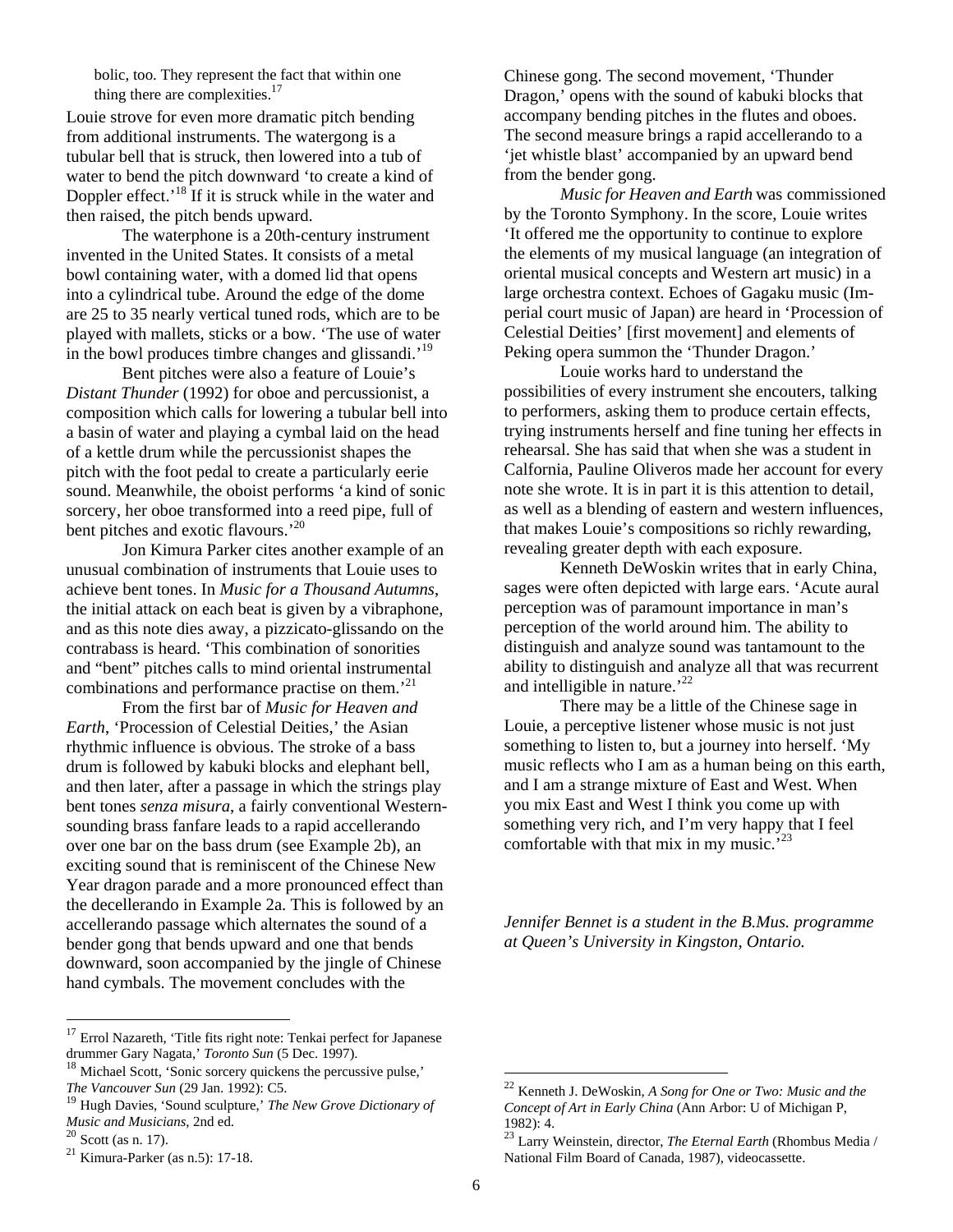## Toronto Asian Karaoke and Karaoke Bars

by William Chun

The Asian population of Toronto has grown rapidly in the past 25 years, and some 825,000 Asians currently live in the city.<sup>1</sup> In a related development, many Asianstyle karaoke bars have sprung up recently within the city of Toronto and the GTA (Greater Toronto Area). This essay will examine the distinctive role that Asian karaoke in Toronto plays in the lives of the karaoke participants who are of Asian background.

The origins of karaoke (the recording of orchestral accompaniments for singers) date back to 1972 in Japan, and the first commercial karaoke equipment was developed by the Clarion Company in 1976. The term "karaoke" is coined from two Japanese words, "kara" (empty) and "oke" (orchestra) – "empty orchestra," that is, an orchestral accompaniment without singing. The term "karaoke box" comes from the fact that large metal containers which had been used for shipping goods were remodelled as rooms for singing karaoke. Later these "karaoke boxes" were replaced by smaller "karaoke rooms," equipped with couches and karaoke machines.

A typical Asian karaoke bar usually contains many karaoke rooms of different sizes to accommodate different varieties of social groups. "Karaoke machines include playback equipment that amplifies a live performance of a song's main vocal part and mixes this with the song's often familiar instrumental tracks. Typically, a video screen that can be read easily by the singer and the spectators displays the lyrics of the song" (Shelemay, p. 257). A typical karaoke setup features a karaoke player, two speakers, a small TV and a Karaoke jockey that operates the karaoke equipment and ensures a good selection of songs. Participants take turns performing for the patrons of the establishment.

All participants support each other in the karaoke space. Everyone is expected to take a turn at performing for the enjoyment of others, no matter how well or how badly they perform. The dual role people play in the karaoke space (as both performer and spectator) helps to facilitate social bonding among the participants. Collectivism comes before individualism in the karaoke environment. This is especially relevant to the Asian 'minority' groups in Toronto, since a sense of group membership is established, which gives the participants a feeling of shared identity, security, and mutual support. Participants establish a comfort zone for the collective whole before they venture on stage to perform in front of the others as individuals.

Many non-Asian establishments in Toronto feature karaoke as a supplementary pastime, but Asians dominate the more specialized genre of karaoke bars in the city. Some of the most popular Asian karaoke bars in the GTA are shown in Figure 1. With the exception of Y&B Karaoke, located at Yonge and Bloor, all these bars are located in areas with large Asian populations, often near ethnic malls and restaurants. Asian karaoke bars thus provide an invaluable source of entertainment for the Asian communities in Toronto. These karaoke bars can be considered 'ethnic businesses,' with principally Asian clientele.





The two examples of popular karaoke bars studied in this paper are the XO Karaoke Bar, located in Korea Town, downtown Toronto and MHQ Karaoke, located in the Pacific Mall, Markham (in an area with a large Chinese population). In these two karaoke bars, it is

<sup>&</sup>lt;sup>1</sup> Metropolitan Toronto Population Survey 2001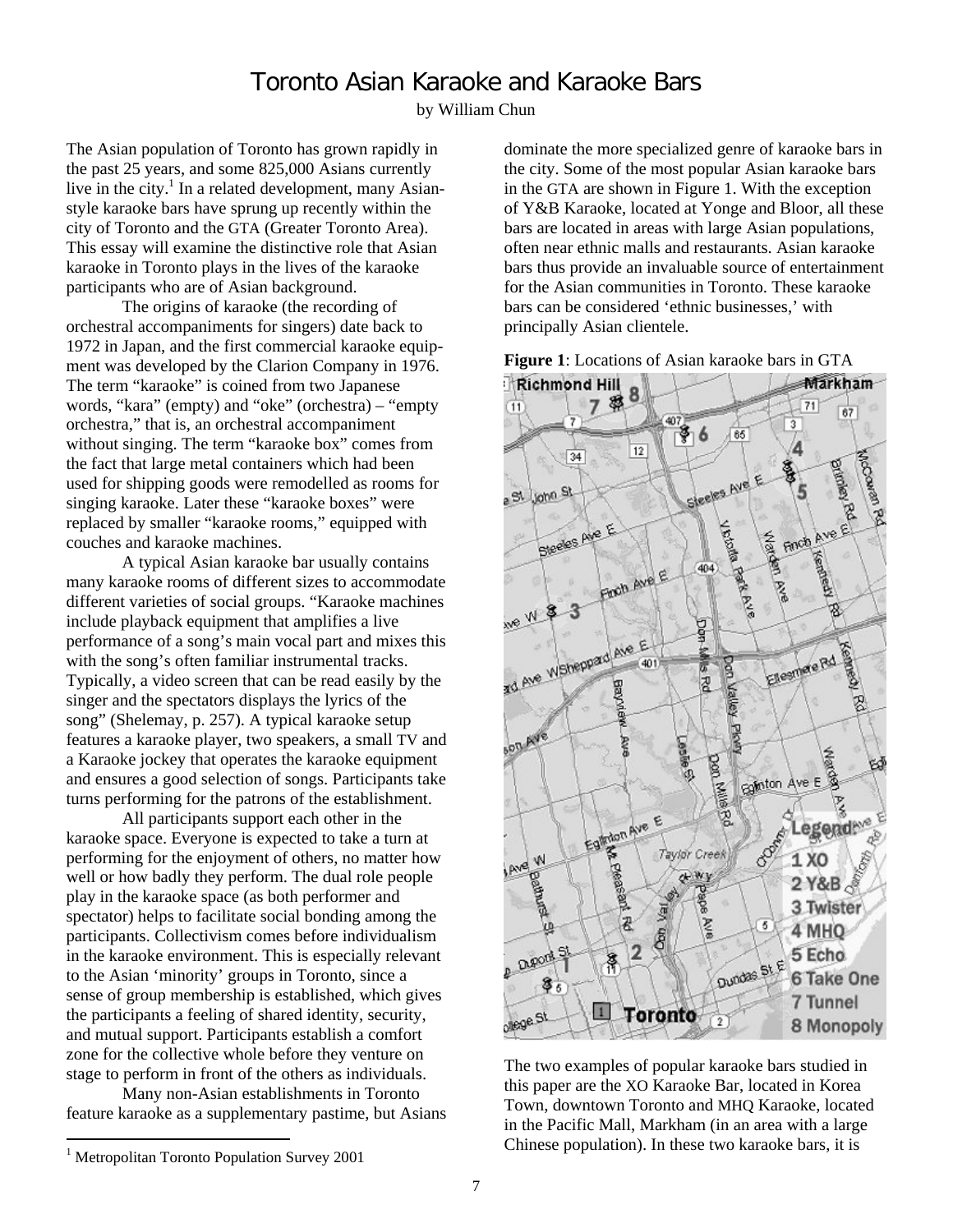estimated that at least 90% of the clientele is of Asian background. The XO Karaoke Bar opens late at night and operates with a liquor license, hence the target audience is aimed more towards young adults. In contrast, MHQ Karaoke opens earlier and does not have a liquor license, thus it is oriented more towards the youth and family market. From this it is seen that different karaoke bars may serve specific demographic constituencies within the Asian migrant population.

# XO Karaoke Bar, 693 Bloor Street West

Hours: Su-Th 4 pm-3am; Fr-Sa 4pm-5am

Managed by Koreans, XO Karaoke Bar is located in the heart of Korea town, 2 km from University of Toronto. It is easily accessible both by car and public transportation (the TTC Christie Subway station is just 65 yards away). This Asian-style karaoke bar has a capacity of 160 people from a combination of 14 small, medium and large rooms, and it serves mainly Korean and Chinese university students. The song selection is extensive, with many varieties of songs that range from North American hip-hop to Japanese enka. Languages sung include Chinese, Japanese, Korean, English, Spanish, and Vietnamese. The bar has a liquor license and an Asian-style kitchen menu. Judging from the late opening hours of XO Karaoke Bar, it is a source of Asian nightlife entertainment, offering an alternative to non-Asian after-hours bars for the Asian diaspora.

Figure 2 shows a floor plan of a small room at XO Karaoke Bar, with a capacity of six to eight people.

**Figure 2**: XO Karaoke Bar, Small Room Layout



The room is approximately 120 square feet  $(12 \times 10)$ and has soundproof walls to provide better sound quality and ambience and prevent sound from leaking into the next room. The room contains a 32 inch flat screen TV with two speakers, an amplifier and two microphones. Notice that the room is constructed so that everyone is seated facing the TV, thus providing each person in the social group with an equal view and opportunity to sing. Given that space is limited within

the karaoke box setting, mobility is also limited and consequently, people typically sit while they sing. This cramped setting originates from the earliest karaoke bars in Asia and may limit the quality of performance, but most people simply enjoy being in a group setting to sing their favorite song.

#### MHQ Karaoke, 4300 Steeles Ave East Hours: Su-Th 12 pm-2am; Fr-Sa 12pm-3am

MHQ is one of the most sophisticated modern and 'hip' karaoke bars on the scene. Located inside Pacific Mall in Markham, MHQ Karaoke is more family-oriented in character, opening at earlier hours and catering mainly to the youth market. Although located approximately 26 km from downtown Toronto, it is situated in the heart of one of the Chinatowns north of Toronto and is surrounded by a predominantly middle-class Asian suburb. There are 21 rooms that come in various sizes and can cater to parties as small as 5 or as large as 76 people. The karaoke system is state-of-the-art and uses a network of computers and audio equipment. The song selection available includes Chinese, Japanese, Korean, and English songs. The bar has an extensive kitchen menu of Asian meals but does not have a liquor license.

The popularity of karaoke within the Asian diasporic community of Toronto can be explained by its ethnic and national associations. Karaoke plays an important role in integrating those in the Asian diaspora with their roots and culture; it offers an opportunity for Asians to meet with other migrants and sing songs (either popular or traditional) in their language and from their homeland. The patrons of these karaoke establishments tend to be in the age range of teens to early 30s. These migrants are able to catch up with the latest Asian music videos, and consequently, the latest trends, fashions and other aspects of pop culture back home. Furthermore, Asian food and drinks are served in these establishments. Karaoke bars provide one of the few distinctively Asian social gatherings in Toronto besides Asian malls and restaurants.

One may ask why karaoke seems to be more popular in Asia and the Asian diaspora, as compared to its standing with non-Asian Canadians. The answer lies both in the superior development of the Asian karaoke industry as well as in cultural differences. Whereas karaoke was a \$300 million business in the United States in 1999, in Japan it was already a \$10 billion industry by 1996. In Asia, karaoke bars are abundant and many aspects of the general culture have become integrated with the karaoke industry and lifestyle. In addition the majority of Asian karaoke songs retain the original music (i.e. same pitch, key, and melody) as well as the original music video. In North America, karaoke music is usually not accompanied by the original music video (sometimes only the lyrics are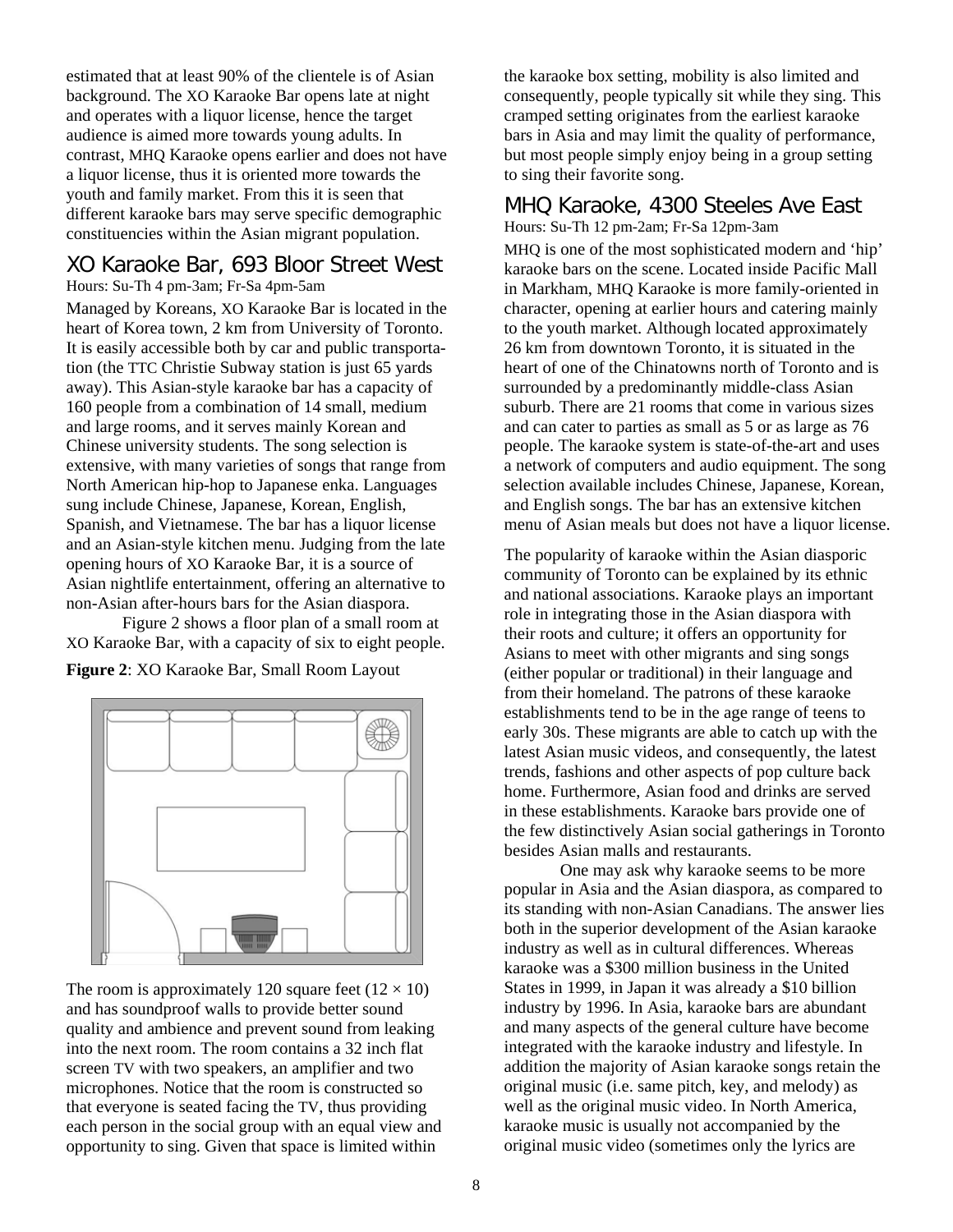shown) and the music is made to sound somewhat different to avoid copyright infringements.

Culturally, modern Japan is a corporate society in which individuals are identified with the corporation where they work and excessively long work hours are the norm for a corporate person. In Japan, karaoke is often used as a form of recreational 'business' meeting. Traditionally in Japan, social and artistic activities function as part of the production cycle. As a result, the constraints placed on individual creativity have become needlessly binding. Furthermore, the high value placed on harmony and group thinking restrain people from expressing their individual wishes and opinions. This suppression of individualism may be one of the biggest factors contributing to the boom of karaoke in Japan. One can see how liberating karaoke is for people who have been taught to obey and conform to their group. Participants are able to construct and maintain an individual identity without jeopardizing their group membership. These values are contrary to those that prevail in North American society. As Matsui writes,

> [T]he collectivistic, fixed form of karaoke that requires the participants to follow a set of rules not of their own making, where the individual should come after the group, seems to contradict the Anglo-American individualistic cultural pathos. Being individualistic means, to many people in the United States, being independent of others in thought and action, being distinct from others (66-7).

In addition, the population densities in Asia tend to be much higher than in Canada, where there is more space for outdoor leisure activities. This may explain why the karaoke bar industry in Asia is much more developed and this has translated to Asian karaoke bars in Toronto due to migration.

Amongst Asian migrants in Toronto, the usage of karaoke seems to be dependent on their level of assimilation to Canadian society. Karaoke tends to be more popular with recent Asian immigrants to Toronto who are less acculturated to the 'mainstream Canadian' lifestyle. Furthermore, karaoke as a source of entertainment can even be said to impede the assimilation of new Asian immigrants towards a 'Canadian' lifestyle. Newer Asian immigrants will find karaoke more appealing since they are more tied to their homeland as compared to older immigrants. For newer immigrants unfamiliar with mainstream Canadian customs and language, karaoke and karaoke bars are a source of entertainment similar to that back home, so migrants can identify with one another without having to cross cultural boundaries into mainstream Canadian society. Participants of karaoke are able to congregate in their own groups, sing in their own language and maintain cultural links to their origins without having to interact with mainstream Canadian society. In addition to

attending karaoke bars, many newer immigrants also have karaoke systems installed in their homes. As a result of advances in technology and the ready availability of ethnic malls, restaurants and entertainment almost identical to that found in Asia, new groups of Asian immigrants tend to be increasingly transnational in nature and thus may experience a slower rate of assimilation towards Canadian society. Older immigrants who are already assimilated to mainstream Canadian lifestyle may find Asian-style karaoke less appealing, since they have weaker ties to their homeland as compared to newer immigrants. Karaoke is a relatively new technology; older Asian immigrants in the past were fewer in number and karaoke bars did not yet exist in Toronto. In addition, second, third and further generations of Asian immigrants tend to be more assimilated into Canadian society and further removed both culturally and linguistically from Asia; thus they do not relate as closely with Asian karaokeculture from back home and may find karaoke less beneficial in maintaining their identities, since many have become assimilated and 'Canadianized.'

Karaoke, then, is not just a musical experience where one can be a star for a few minutes. Karaoke and karaoke bars are important to the Asian community in Toronto, since they carry a range of associations with Asian culture and provide a comfortable social environment for the Asian diaspora. It can be argued that karaoke bars are more culturally acceptable and adaptable for Asians since karaoke originated in Asia. Furthermore, karaoke tends to be more valuable for newer Asian immigrants who are struggling to adapt to their new environment. This is in contrast to the older immigrants, who are already more assimilated into the mainstream Canadian society and are less likely to find karaoke as appealing.

### References

- Drew, Rob. *Karaoke Nights: An Ethnographic Rhapsody*. Walnut Creek, CA: AltaMira, 2001.
- Lum, Casey Man Kong. *In Search of a Voice: Karaoke and the Construction of Identity in Chinese America*. Mahwah, NJ: Lawrence Erlbaum Associates, 1996.
- Mitsui, Toru and Shuhei Hosokawa, eds. *Karaoke around the World: Global Technology, Local Singing*. New York: Routledge, 1998.
- Shelemay, Kau Kaufman. *Soundscapes: Exploring Music in a Changing World*. New York: W.W. Norton, 2001.

*William Chun is an honours BA student at the University of Toronto. He is originally from Hong Kong, and recently did a detailed business study of the karaoke industry in Toronto.*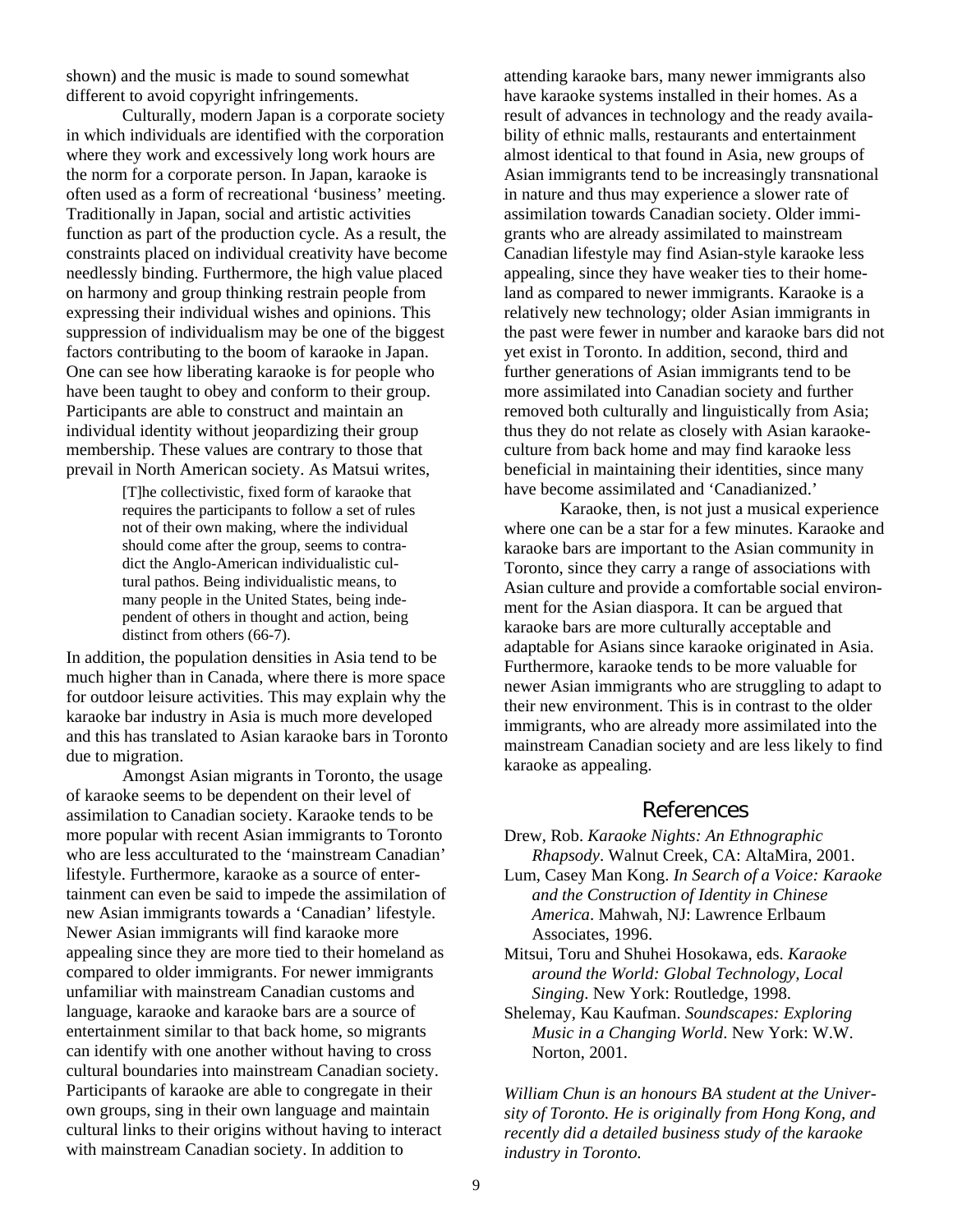## Molinari Quartet – Integral Performance of the Schafer String Quartets

The eight string quartets of R. Murray Schafer are unquestionably the most important contribution to the medium by a Canadian composer, and bear comparison with other major quartet cycles of the post-Bartók era.<sup>1</sup> In November 2003 the Molinari Quartet of Montreal presented integral performances of the Schafer quartets in two concerts on one day (Nos. 1-4 in the afternoon concert, Nos. 5-8 in the evening) in five cities across Canada. The marathons began in Edmonton (Nov. 16), continued in Banff (Nov. 18), Montreal (Nov. 23), and Kitchener-Waterloo (Nov. 26), and ended in Toronto (New Music Concerts, Glenn Gould Studio, Nov. 30, with a large audience and the composer present).

Formed in 1997, the quartet is named after and takes inspiration from the Montreal painter Guido Molinari, and also rehearses in his studio. Molinari, as it happens, is Schafer's exact contemporary (the two were born within three months of each other in 1933). The painter's use of colour is reflected in the staging and apparel of the quartet. Four triangular shapes, each about 1.5 metres high and painted a different colour (green, yellow, blue, and red) were onstage behind the performers, and each musician wore black pants and a top that corresponded to one of these colours: red for the first violinist (fire), blue for the second violinist (water), yellow for the violist (air/light), and green for the cellist (earth/forest). This colour symbolism is explored in Schafer's String Quartet No. 7.

Olga Ranzenhofer, the quartet's first violinist, has been with the ensemble since its inception. She was previously the second violinist of the Morency Quartet, which also worked closely with Schafer. The excellent second violinist, Johannes Jansonius, joined the group in 1998, the cellist Julie Trudeau arrived in 2000, and the violist Jasmine Schnarr joined in 2002. The quartet specializes in the contemporary repertoire, and does not play anything written before 1900. It is difficult to make a full-time career out of quartet playing, and nearly impossible to do so by playing only the modern repertoire; the Kronos and Arditti quartets are notable exceptions to this rule. No doubt the Molinari would like to play quartets full-time, but for the moment, other individual commitments help to make ends meet and the group rehearses together for eight or nine hours each week and more intensively before a concert.<sup>2</sup>

 $\overline{a}$ 

From the start, the Molinari Quartet has made a point of specializing in the works of Schafer. The group learned the first six string quartets in just two years and played them all in Montreal on 11 December 1999; on that same day it premiered the 'stage version' of the seventh quartet, which was written for it (it premiered the concert version of the seventh quartet in Ottawa on 4 May 1999). The eighth quartet (composed in 2000, revised in 2001) was also written for the ensemble. Between December 1999 and June 2002 the Molinari Quartet recorded all eight string quartets and also Schafer's *Theseus* for string quartet and harp and his *Beauty and the Beast* for singer and string quartet.3

 The Molinari Quartet follows in a distinguished line of Canadian ensembles that have performed the Schafer quartets. The first five quartets were written for the Purcell String Quartet of Vancouver (Nos. 1 [1970], 2 [1976], 4 [1989]) and the Orford String Quartet of Toronto (Nos. 3 [1981] and 5 [1989]) and both groups played the works regularly (the Orford played the first quartet over 100 times). Both groups made recordings of individual Schafer quartets, and the Orford Quartet recorded the first five works as a set in 1990.<sup>4</sup> The violinist Andrew Dawes, first violinist of the Orford Quartet, also wrote about Schafer's quartets (as has Ranzenhofer).<sup>5</sup> With the disbanding of the Purcell and Orford quartets in 1991, the flame passed on to a new generation: the St. Lawrence, Penderecki, and Molinari quartets. These three groups collaborated on 2 August 2000 to present all the Schafer quartets in a concert for Festival Vancouver. Other Canadian quartets to feature Schafer in their repertoire include the Quatuor Arthur-LeBlanc (No. 4), the Borealis String Quartet (protégés of Andrew Dawes), the Diabelli String Quartet (No. 3, at the 2001 Banff string quartet competition), and the Lafayette Quartet.<sup>6</sup> The St. Lawrence plays Nos. 3 and 6, the Penderecki performs Nos. 1, 4, and 5, but only the Molinari has the entire set of eight in its repertoire.

 $1$  Schafer's eight quartets are roughly the same total duration as the six quartets of Bartók: the Emerson Quartet Bartók set on Deutsche Grammophon 423 657-2 (1988) is 2 hours, 40 minutes in duration; the Molinari Quartet's recorded performance of the eight Schafer string quartets (see n.3) is 2 hours, 47 minutes in duration.

 $2$  Lucie Renaud, 'La palette sonore du Quatuor Molinari / (transl. Jane Brierley) The Molinari Quartet: a palette of sound,' *La Scena Musicale* 6.7 (April 2001): 5.

<sup>3</sup> String Quartets 1-7 are on Atma Classique ACD 2 2188/89 (2000) and String Quartet No. 8, *Theseus* (with harpist Jennifer Swartz), and *Beauty and the Beast* (with mezzo Julie Nesrallah) are on Atma

Classique ACD 2 2201 (2003). <sup>4</sup> *Schafer: 5*, Centrediscs/Centredisques CMC-CD 39/4090. <sup>5</sup> Andrew Dawes, 'R. Murray Schafer,' *Strings* 5.6 (1991): 50-55; Jean Portugais and Olga Ranzenhofer, '*Îles de la Nuit*: parcours dans l'œuvre pour quatuor à cordes de R. Murray Schafer,' *Circuit* 11.2 (2000): 15-52. The article provides detailed notes on the first seven quartets of Schafer. The entire issue of *Circuit* cited (11.2) is titlted 'Le quatuor à cordes selon Schafer,' and includes Schafer's own article 'La «quaternité» et le quatuor' (pp. 11-13) and a review by Sean Ferguson of the Molinari recording of the first seven of the Schafer quartets (pp. 90-93), among other articles. <sup>6</sup> David Rounds, *The Four and the One: In Praise of String Quartets*

<sup>(</sup>Fort Bragg, CA: Lost Coast Press, 1999): 178-83 is about Schafer's first quartet, which the author heard the Lafayette Quartet perform.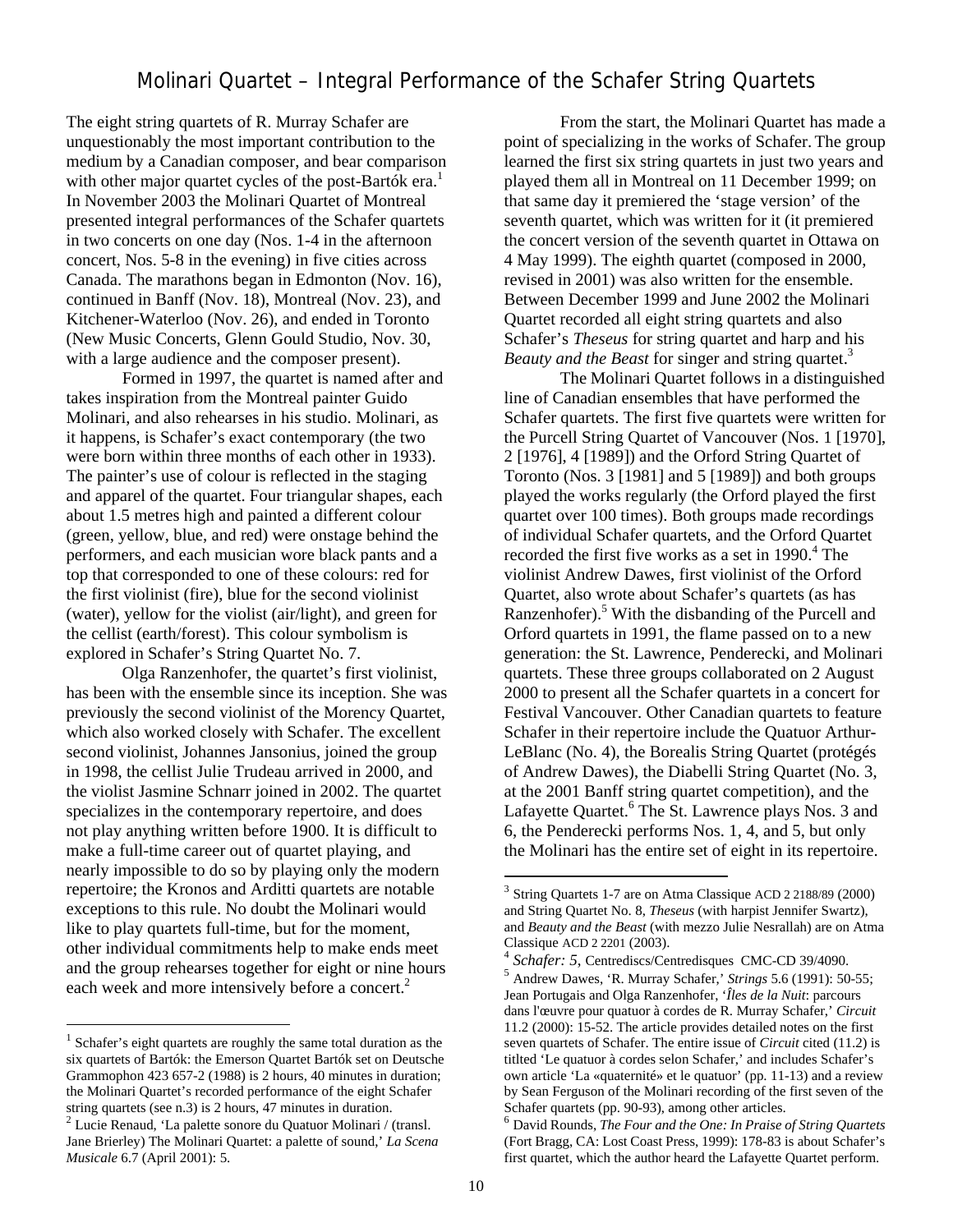To hear the eight Schafer quartets performed in chronological order in a single day highlights the many connections between the individual works in the cycle. The first three works are strongly etched individual portraits; each explodes the string quartet medium and creates something new and striking from the shards. Nos. 4 to 6 and No. 8 do less violence to the medium (though they do stretch it in different ways), while No. 7 does more (indeed, it is hardly a string quartet at all).

One of the most memorable moments in the entire cycle is the opening of the first quartet. As one audience member remarked, it sounds 'like the Indy 500.' For four minutes the players snarl and writhe in dense tone clusters, as if enacting the violent death throws of the string quartet medium. The Molinari Quartet attacked this opening with flare and gusto, getting their cycle off to a memorable start. At the end of the first quartet there is a series of reminiscences of music that was heard earlier in the work, a gesture that foreshadows the organicism that later evolved between separate works in the cycle. In the first quartet (and indeed in all the quartets except the eighth) the players read from the full score rather than separate parts. It was mildly troubling to see that the members of the Molinari Quartet each seemed to be playing from a different taped together photocopied version. Evidently Schafer did not quite account for page turning needs in the final published version of the scores.

The second quartet, subtitled 'Waves,' forms the maximum possible contrast with the first. Anger gives way to meditation, artifice to nature. The two scores look similar at first glance, in that each uses a combination of traditional rhythmic values for short durations and proportional notation for anything longer than a quarter note. The phrase lengths and large-scale proportions of the second quartet, though, were guided by Schafer's study of the ebb and flow of waves. The conclusion of the second quartet has to be experienced 'live' for the full effect, as the upper three players in turn get up and leave the stage, taking the music into the distance with them. The effect in the Glenn Gould Studio was enchanting, as the sound was stretched out to fill the studio from front to back by the departing performers. In the final moments of the quartet, the cellist is instructed to take up a spyglass and stare after the other players. In a note to the performers in the published score, Schafer writes 'I am not absolutely convinced that the spyglass effect on the last page is vital to the composition's effectiveness; and unless it is handled with great care it may even be inimical to it.<sup>7</sup> The Molinari's cellist, Julie Trudeau, handled the effect with a quiet dignity and seriousness that had exactly the intended effect.

<sup>7</sup> R. Murray Schafer, *String Quartet No. 2 Waves* (Toronto: Berandol Music Ltd., 1978): 1.

 $\overline{a}$ 

The third quartet begins with the cellist alone onstage, as at the end of the second quartet. The work opens with a very demanding solo which certainly taxed Trudeau's abilities to the maximum. The spatial qualities of the third quartet in live performance are vital features of the opening and close of the work. In the first movement, the three absent players gradually converge on stage to join the cellist, and the work ends when all four are together. The Molinari performance of the third quartet was particularly riveting, as the maximum possible contrast was made between the second and third movements. The enthusiastic chanting of the vocables in the second movement underscored the vigorous physical energy of the performance. The end of the quartet was played with transcendent beauty, as Ranzenhofer slowly got up and left the stage, taking the simple but haunting music into the distance. Part of the charm of the conclusion of the work is that it is not entirely clear when it ends. The players hum and play simple melodic patterns over and over, the music gets softer and softer, and finally the audibility threshold is passed – the last notes are imagined rather than heard.

The fourth quartet begins as the third ended, with the first violinist offstage. The first three quartets seriously challenge received notions about the string quartet as a medium, but the fourth relies on purely musical argument. Ranzenhofer feels that Schafer achieved maturity as a string quartet composer with this work.8 It certainly bears the closest relationship of any of the eight works to the historical string quartet repertoire. In the final pages an offstage third violin and voice are added (presumably pre-recorded in the Molinari live performances). The third quartet certainly left hanging the question of how Schafer could further challenge the limitations of the medium, and the fourth quartet represents a decision to follow a different path from the one travelled in the first three works. String quartets with added voice have not been common, but there have been a fair number of examples ever since Schoenberg's second quartet of 1907-08.<sup>9</sup> The fact that Schafer uses only the syllable 'ah' for the voice part in his fourth quartet minimizes the disruption to the string quartet medium. Two features of the fourth quartet – the added voice and the use of pre-recorded music – are explored further in the seventh and eighth quartets. The fourth quartet brought the afternoon concert to an end and resulted in a well deserved standing ovation for both the quartet players and the composer.

<sup>8</sup> As quoted in Robert Everett-Green, 'A quartet's passion for Schafer,' (Toronto) *Globe and Mail*, 28 Nov. 2003 (online edition). 9 In my PhD thesis (*The String Quartet in Canada*, University of Toronto, 1990: p. 196) I list 16 other works titled string quartet that feature an added voice part, including works by Milhaud (No. 3 – 1916), Rochberg (No. 2 – 1959-61), Ginastera (No. 3 – 1973), and Buczynski (No. 3 – 1987).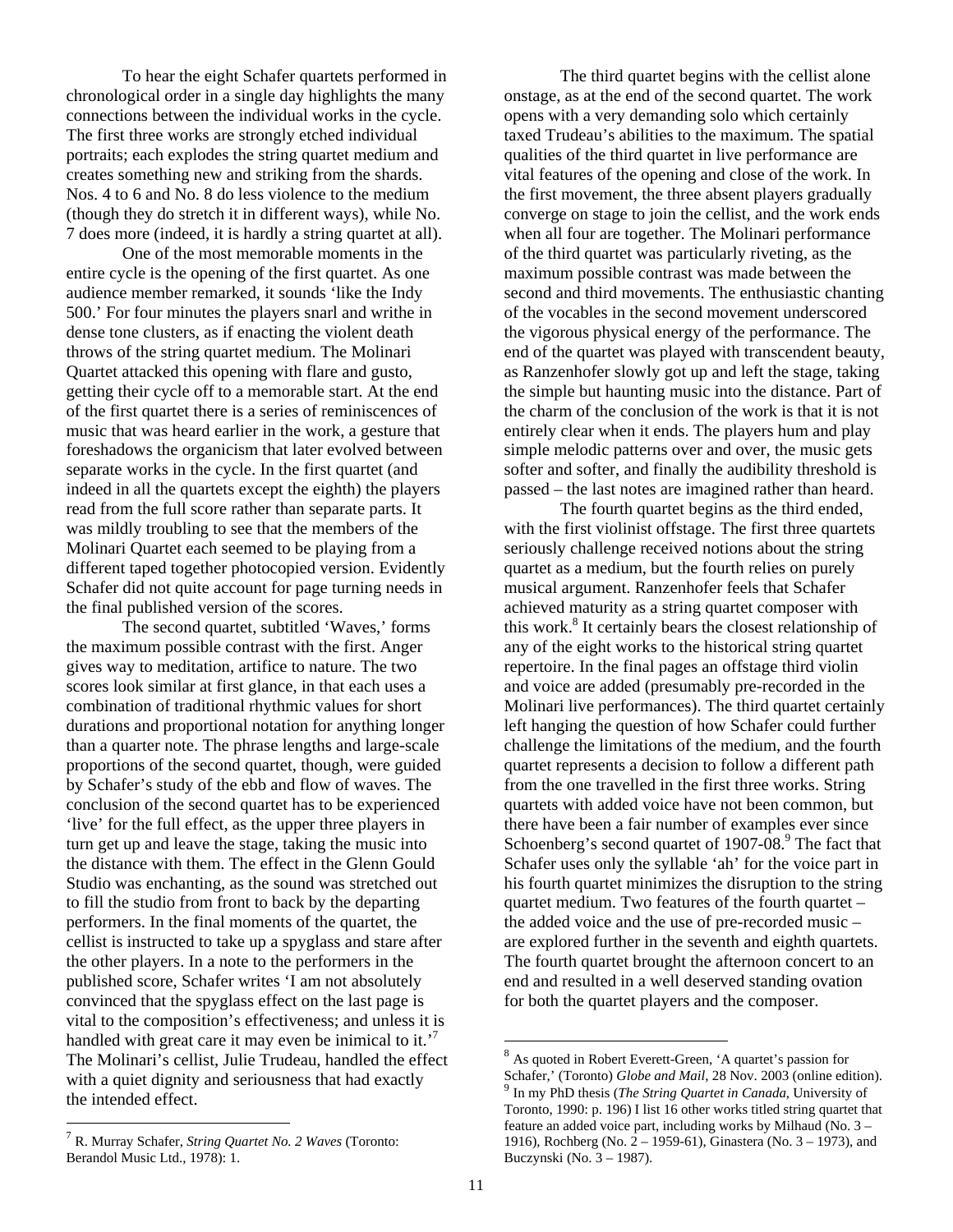The second concert in the Molinari marathon featured Schafer's fifth through eighth quartets. In the fourth quartet the use of thematic material from the Patria series is subtle and was almost subconsciously arrived at, as the composer explains in his note in the published edition of the score.<sup>10</sup> The fourth quartet is dedicated to the memory of bp Nichol, and makes use of a theme from Nichol's role as the Presenter in the Prologue to the Patria series. Much of the fifth quartet is dominated by the Wolf motive from the Patria series, with its characteristic descending glissando. Another tie linking the fourth and fifth quartets is that the fifth quartet begins with the very theme for first violin that concludes the fourth. The Molinari performance of the fifth quartet was spellbinding, especially the conclusion with the use of struck and bowed crotales (played in turn by the violist and cellist), whose timbre blends perfectly with the artificial harmonics of the quartet. Crotales (small cymbals, tuned here to the pitches C and G) were used in ancient Egypt and Greece, and so it is fitting that in the fifth quartet they are used to accompany Ariadne's theme from the Patria series.

The Sixth Quartet is the only one of the eight written for performers with whom Schafer did not enjoy a close working relationship. The premiere performance was given at the Scotia Festival in Halifax by the Gould Quartet.<sup>11</sup> The work is subtitled 'Parting' Wild Horse's Mane,' which is the name of a Tai Chi exercise. The quartet takes its inspiration from this form of Chinese martial art, and is divided into 108 sections that correspond to the 108 movements that constitute a complete sequence of Tai Chi exercises. Of the eight quartets, the first and sixth are the only two which do not require additional musical forces or ask the players to leave the stage. The sixth quartet does allow, though, for the participation of a Tai Chi master, who performs the 108 exercises as the music is being played. This is an optional feature, and the Molinari decided not to include it in their concert. $^{12}$  The music of this quartet is almost entirely derived from the first five quartets; the only new theme, labelled Tapio after the Forest Spirit of the Finnish Kalevala legends, is developed at greater length in the seventh quartet. The sixth quartet has a rather valedictory quality to it, as though Schafer wanted to revisit earlier ideas for one

 $\overline{a}$ 

last time before finally abandoning the medium. To this listener, the musical results are not as compelling as in the earlier quartets; the quotations from the first quartet in particular seem overly intrusive in their new context.

The enthusiasm of the Molinari Quartet for his quartets rekindled Schafer's interest in the medium and led to the creation of the two most recent works. The seventh quartet exists in concert and stage versions, and it is the latter that was presented by the Molinari. The stage version is more chamber opera than chamber music, with a prominent role for soprano, the use of costumes and lighting effects, and much perambulating by the musicians. A special sling was constructed for the cellist to allow her to walk and play at the same time (shades of Woody Allen's film *Take the Money and Run*, in which he plays cello in a marching band). Trudeau's rather cumbersome looking costume made her look like a moss-covered tree, complete with a cone-shaped hat that could be opened at the back to reveal a face (Tapio). The soprano (Marie-Danielle Parent, in fine voice), sang a series of four arias to texts collected in a psychiatric clinic from a schizophrenic woman.<sup>13</sup> Parent wore a white straight-jacketed dress, emphasizing the relationship of this role to the Party Girl in Patria 2 (Schafer notes that in ancient China white symbolized death and funerals $14$ ). She engaged in histrionic altercations with the quartet, which led one reviewer to find the quartet 'reminiscent of a goofy school play.'<sup>15</sup> I certainly prefer the concert version of the work, but it was very courageous of the Molinari to tackle the theatrical version. I cannot imagine that there are many professional quartets who are willing to do it.

The eighth quartet, premiered by the Molinari Quartet on 1 March 2002 in Redpath Hall, Montreal, is in two movements (all the rest except No. 3 are in one). The first movement is related to Patria 8, which was written at the same time, and is based on a Chinese motive from that work. The second movement includes subtle use of a pre-recorded string quartet and makes use of the BACH motive. It is one of the highpoints of the entire cycle – solemn, complex, intense, and very moving, but never striving for effect. The Molinari performance was utterly gripping and resulted in the second standing ovation of the day. Their commitment to this music is unquestionable and their musicianship is compelling. What the Molinari Quartet now needs, and deserves, is a permanent residency at a leading music institution to allow them to devote their efforts to string quartet playing on a full-time basis. *R.E.* 

<sup>&</sup>lt;sup>10</sup> R. Murray Schafer, 'In Memorium [sic] bp Nichol,' *Fourth String Quartet* (Indian River, ON: Arcana Editions, 1989): 1.

<sup>&</sup>lt;sup>11</sup> The Gould Quartet was created in 1992 for a concert that took place as part of a Glenn Gould conference in Toronto. The concert featured works inspired by Gould and composed by Morawetz, Anhalt, and Hétu. The Gould Quartet does not seem to have been active beyond the 1992-93 concert season.<br><sup>12</sup> The Vancouver concert that featured all seven of Schafer's

quartets did include the Tai Chi movements for the Sixth Quartet; see Christopher Dafoe, 'Ambitious Schafer concert holds audience spellbound,' *Vancouver Sun* (4 Aug 2000): D9.

<sup>13</sup> The texts are from *Vision in Motion* (Chicago: Paul Theobald, 1947) by Hungarian émigré Bauhaus artist László Moholy-Nagy. 14 As quoted in *R. Murray Schafer: Complete String Quartets*, New

 $15$  Bill Rankin, 'Schafer's music suited more to DVD than CD,' *Edmonton Journal* (18 Nov. 2003): online edition.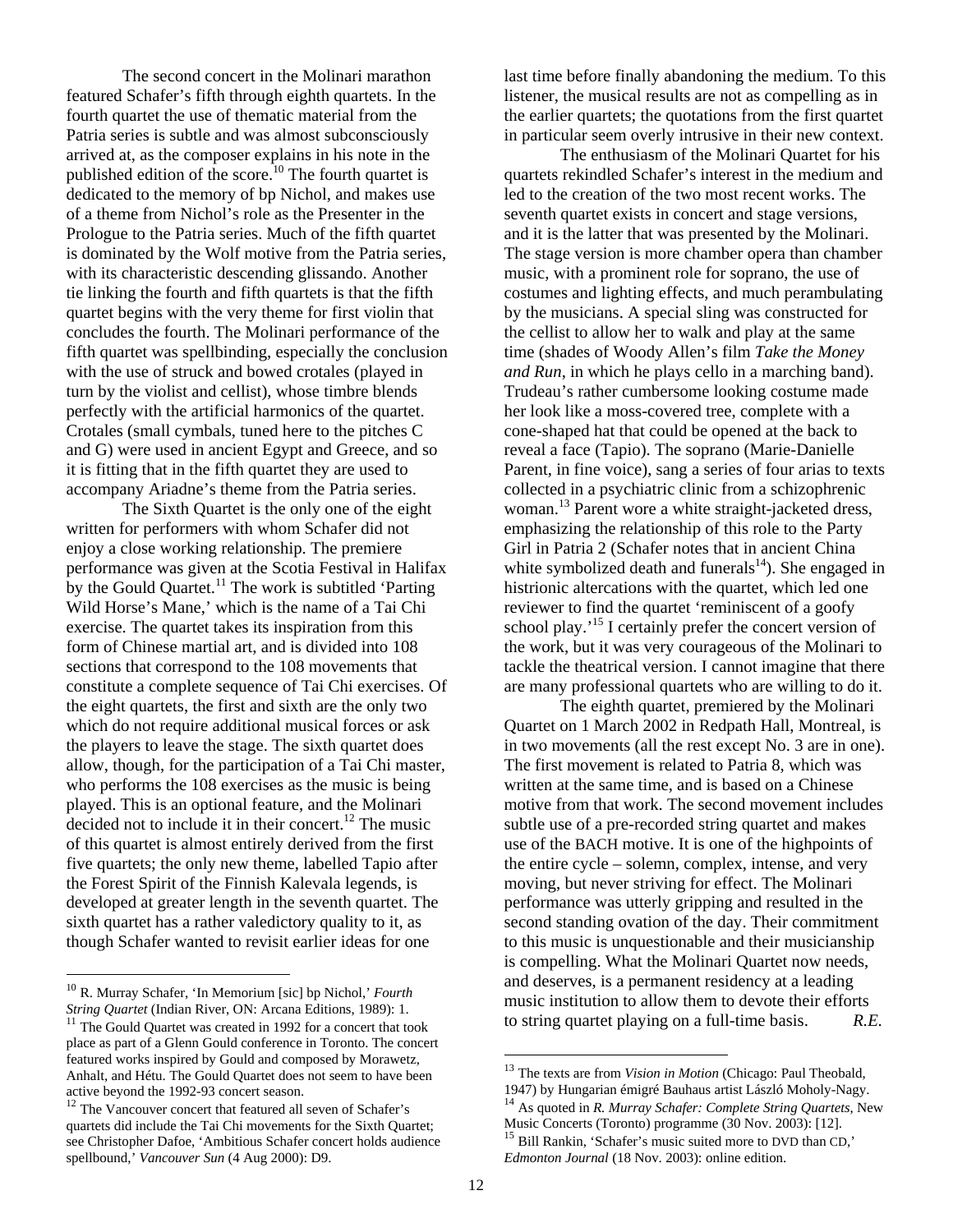Kevin Bazzana. *Wondrous Strange: The Life and Art of Glenn Gould*. Toronto: McClelland & Stewart, 2003. 528 pp., ill. ISBN 0-7710-1101-6. \$39.99 (cloth).

This latest addition to the ever-growing literature on Canada's most celebrated musician, *Wondrous Strange: the Life and Art of Glenn Gould* by Kevin Bazzana, is lively and thoroughly readable. This ambitious book – its text is 490 pages in length – offers a painstakingly researched and highly detailed account of Gould's life, from his birth in Toronto in 1932 to his death in the same city half a century later.

There are several previously published biographies of Gould: Otto Friedrich's *Glenn Gould: A Life and Variations* (Toronto: Lester & Orpen Dennys, 1989) for instance, or Peter F. Ostwald's *Glenn Gould: The Ecstasy and Tragedy of Genius* (New York: W.W. Norton, 1997). Bazzana, well aware he was walking a well-trodden path, chose a different approach. In his introductory comments he distances himself from those biographers who 'saw Gould as an unclassifiable entity who came out of nowhere in 1955' (p. 13), announcing his own intention to affirm Gould's Canadian roots and identity. This decision, says Bazzana – a Canadian musicologist living on Vancouver Island – was motivated not by patriotism, but by a desire for 'accuracy' and 'comprehensiveness.' Bazzana has been true to his intentions, creating a biography that underscores his subject's connections to his native country at every possible opportunity. Indeed, *Wondrous Strange* is perhaps more Canadian than its author consciously realizes – and this may account for both the strengths and weaknesses of the book.

The first two chapters are devoted to Gould's formative years in and around Toronto. Bazzana also has much to say about Toronto itself, painting a portrait of a provincial city that was still loyal to King and Empire; where 'Anglo-Protestant values were reflected in both public and private life' (p. 17). Gould, we learn, grew up in a particularly British part of town – known simply as the Beach – where 'Others' were not welcome. As well, Bazzana provides some interesting information about the Gould (originally Gold) family's roots in rural Ontario. Concerning the young Glenn's parents, we are introduced to a respectable if somewhat remote father, and a doting mother with strong musical inclinations. Their frail 'only child' loved animals and the outdoors, disliked school, and took to the piano like a fish to water.

 This is good writing: for Torontonians, Bazzana's descriptions of civic life from the 1930s to the 1950s will ring true, and for those unfamiliar with the city, his account of the place is clear and

informative. Moreover, he convincingly attributes Gould's development to the values of his middle-class family, and also to a city whose musical culture was becoming increasingly sophisticated. There were many fine choirs and also a professional orchestra, and Toronto's Massey Hall attracted such renowned pianists as Joseph Hofmann, Claudio Arrau, Robert Casadesus, Rudolf Serkin and Vladimir Horowitz. As well, there was the Toronto Conservatory of Music, where Gould studied under an excellent teacher, the Chilean pianist Alberto Guerrero, and there was the Canadian Broadcasting Corporation, where the increasingly renowned Gould gave almost thirty radio recitals between 1950 and 1955. Bazzana makes his point well: Gould did not spring from a void.

In chronicling Gould's years on the international concert circuit, from 1955 to 1964, Bazzana, of necessity, says much that has already been said elsewhere: most Gould enthusiasts already know about his performance of Brahms's Piano Concerto in D minor with the New York Philharmonic, for instance, and Leonard Bernstein's remarks that preceded it. Fortunately, *Wondrous Strange* brings some fresh insight to Gould's decade on the road, including details of his 1957 tour to the Soviet Union, where he thrilled audiences with his performances – and shocked them with a lecture on twelve-tone music, which was then frowned upon in the USSR. Bazzana sheds a favourable light on the pianist's decision, in 1964, to abandon the concert stage, presenting it as a beginning, rather than an ending. 'Gould's new life liberated him, and he began exploring new repertoire with relish,' states our author (p. 244). He goes on to explain that Gould remained a very busy and productive artist, releasing 32 recordings in the first decade of his 'retirement.'

This major shift in Gould's career placed him squarely back in Toronto, and his post-concert career in his hometown occupies the second half of this book. We read of Gould's copious writings on musical and philosophical subjects, his unique radio documentaries, his work in film and television, and his growing interest in conducting. Bazzana even hints that Gould might eventually have given up playing the piano altogether to pursue his other activities, had he lived much beyond 50. Again, this is all good stuff – but when Bazzana turns his attention to Gould as a man, *Wondrous Strange* becomes just plain strange. Addressing the controversial issues of Gould's personality and personal life, Bazzana appears to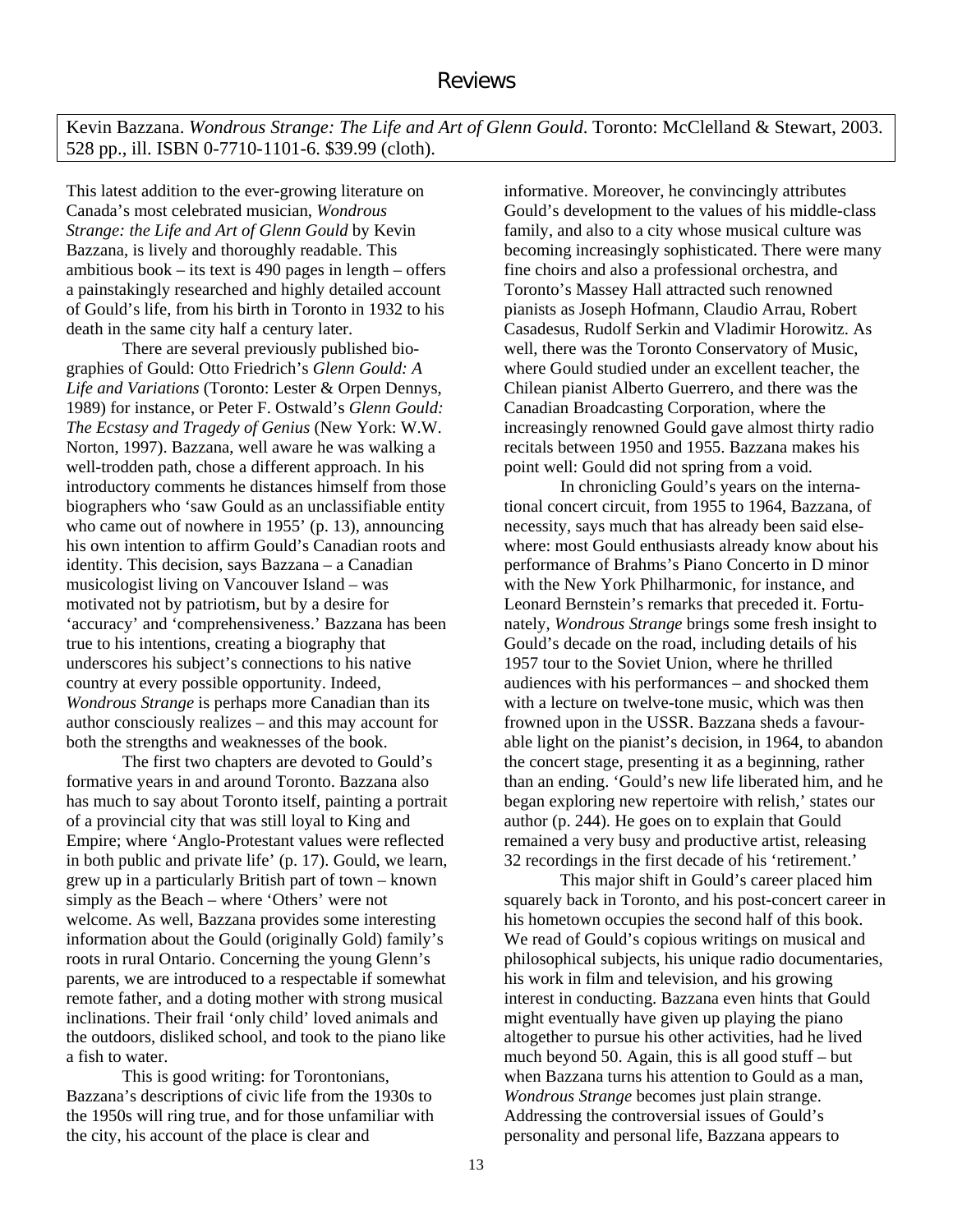present several contradictory arguments at the same time. This Canadian tendency to give equal weight to all sides of an argument can be a virtue – it has made Canadian soldiers the finest peacekeepers in the world – but here it clouds, rather than clarifies, our understanding of Gould.

Bazzana admits that Gould was 'a queer duck' – but he also asserts that he was in some respects 'downright normal,' dismissing as sensationalistic the idea that Gould was 'a misanthropic, paranoid hermit, perhaps autistic or mentally ill' (p. 316). Nevertheless, Bazzana goes on to discuss a number of traits that make Gould sound maladjusted, phobic and alarmingly withdrawn. His apartment was 'heated to 80 degrees F, and his windows were permanently sealed against fresh air' (p. 322). 'His shirts and socks might be full of holes, pants split up the seat, shoes held intact by a rubber band' (p. 324). 'He would cancel a concert or an airplane flight if he believed it would turn out to be "unlucky"' (p. 333). And 'sometimes close friends of long standing found themselves suddenly shut out of Gould's life, for reasons he would not share' (p. 376).

Eccentricities? Perhaps, but it is harder to explain away Gould's hypochondria. Reports Bazzana: 'When an unavoidable emotional confrontation with another person loomed, he needed more than spinal resilience to deal with it; he needed Valium' (p. 330). Gould also took prescription drugs such as Librax, Placidyl, Dalmane, Nembutal, Luminal, Aldomet, Indoral – the list goes on – and in 1976 was prescribed the anti-psychotic drug Stelazine. In fact, Gould seems to have had a mild psychotic episode in 1959: he imagined he was being spied upon and that people were communicating with him in code; and he rearranged his rooms because he did not like the way a piece of furniture was staring at him (p. 368-69). He had a small army of medical practitioners attending to his ailments, both imaginary and real, and he measured his own blood pressure several times a day. All of this surely exceeds any definition of eccentricity – there were, unfortunately, things *wrong* with Gould. Even Bazzana seems to grow unsure of his subject's normalcy, noting

that he 'manifested a variety of obsessional, schizoid and narcissistic traits' (p. 370).

Bazzana pointedly intertwines his discussion of Gould's personal problems with accounts of his more admirable qualities. 'He loved children all his life' (p. 347) and 'with the right people, he enjoyed nothing more than hanging around and shooting the breeze' (p. 380) He also argues that, for a recluse, Gould knew a great many of people. Fair enough – but is Bazzana trying to say that Gould's endearing characteristics somehow mitigated his more disturbing traits? Is not a hypochondriac who loves children still a hypochondriac? In his efforts to be supremely even-handed, Bazzana's message becomes confused.

There is one more disappointment that should not pass without mention. For reasons not entirely made clear, Bazzana declines to name names when writing about Gould's love life – although he implies that he could if he wanted to. Other Gould biographers have taken a similar approach (one might almost call it a tradition), but it is hard to see what good purpose is served by such discretion twenty-one years after Gould's death. It would have been far more useful for Bazzana to clear the matter up once and for all, so that Gould fans could at last move on to weightier issues.

Bazzana did not know Gould personally, as did others who have written about him, such as Geoffrey Payzant and John Roberts. And it is possibly for this reason that he felt the need to hedge his bets when describing his subject's personality, quoting from many sources and balancing all assertions with counterassertions. As an account of Glenn Gould's origins, art and career, *Wondrous Strange* is a unified and purposeful contribution to the Gould literature. But as an account of Glenn Gould the man, it is a patchwork quilt of conflicting evidence, testimonials and opinions – interesting, but hardly a definitive statement on this brilliant, enigmatic artist. *Colin Eatock*

Colin Eatock is a composer, writer (for *Globe and Mail*, *Queen's Quarterly*, *BBC Music*, *Opera*), and a doctoral candidate in musicology at the University of Toronto.



Columbia Masterworks ML5130, as autographed for Harvey Olnick by Glenn Gould [see p. 3]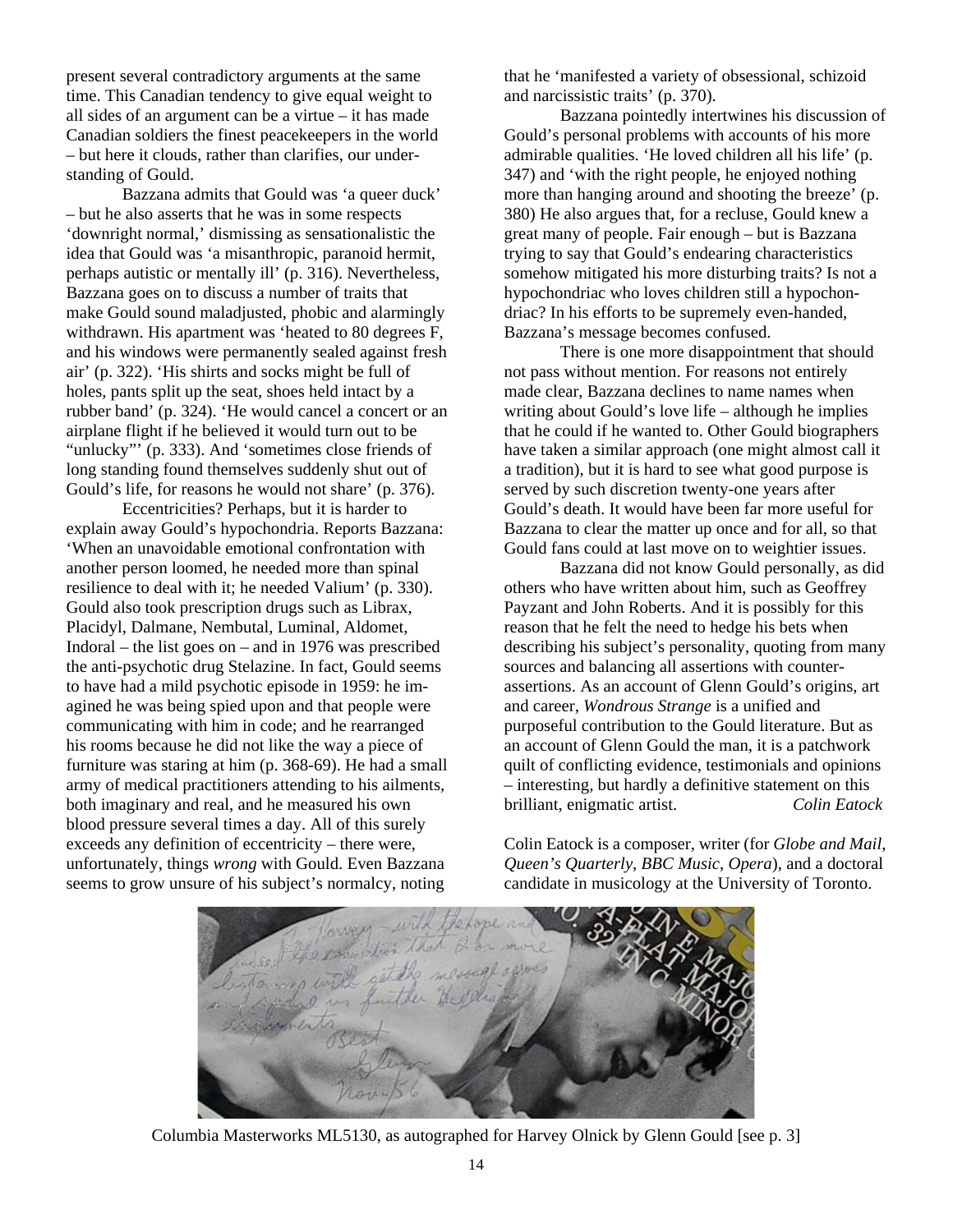*Hommage à Marius Barbeau*. Danielle Martineau, voix et direction artistique / voice and artistic direction; Lisan Hubert, André Marchand, Éric Beaudry, voix / voice; Lisa Ornstein, violon /violin; Daniel Roy, percussion, flûtes / flutes, guimbarde / jew's harp, shruti, harmonica, dulcimer, voix / voice. Société Radio-Canada / Canadian Broadcasting Corporation TRCS 3004. Released in March 2003. \$17.98.

Throughout his long career at the National Museum in Ottawa, his extensive fieldwork, and tireless efforts at promoting folk culture as a means of building a national Canadian consciousness through artistic production, Marius Barbeau (1883-1969) built a lasting reputation as a prodigious collector, commentator, and scholar on First Peoples'and Québécois culture. Within broad frames of social history and politics, Barbeau's work may also be considered significant in shaping ideas associated with paradigms of nationalism and identity in twentieth-century Canadian contexts.

*Hommage à Marius Barbeau* is a compact disc recording of 28 songs originally recorded on Edison wax cylinders by Barbeau in the early years of his career (1915-20). Funded by the CBC and produced in 2003 in cooperation with the Barbeau Fonds at the Canadian Museum of Civilisation, the project was directed by the Quebec singer and folklorist, Danielle Martineau, and also includes vocal performances by Daniel Roy, Éric Beaudry, André Marchand, and varied instrumental accompaniments on violin (played by Lisa Ornstein), and whistles, shruti (drone), bombard, dulcimer, harmonica, tambourine, and rattle (played by Daniel Roy). Within a historical framework, *Hommage à Marius Barbeau* might be considered as a legacy in sound of Barbeau's ethnographic work in his home province of Quebec.

In the liner notes to the recording, Martineau explains how she and each of the other performers were drawn to the study and performance of Quebec folk music. In addition, we are told about Barbeau's extensive, indeed pioneering role, in recording, documenting, and thereby preserving traditional Frenchlanguage songs in North America, the result of which is 'a cultural treasure of great value.' The performances on the compact disc have been reconstructed from listening to the wax cylinders, as well as studying available 'scores.' This process also involved finding out about the original informants from Barbeau's documentation, and then attempting to balance the characters of the informants with those of the performers. Clearly, as indicated in the liner notes, and in the detail and care in the musical performances of the songs, *Hommage à Marius Barbeau* is a project of dedication and passion on the part of the participants.

In addition to the information about the performers, it would be interesting to know more about the reconstruction process in this recording project,

including answers to questions, such as how valuable listening to the wax cylinders (with their known problematic sound quality) actually is, and what the criteria were for selecting the songs for the compact disc. For example, were some cylinders in better shape than others? Or, were there other reasons (i.e., thematic/ musical variety) behind the choice of the songs? And which collections were consulted? Certain sections in the notes suggest that Lawrence Nowry's *Man of Mana, Marius Barbeau: A Biography* (Toronto: NC Press, 1995) served as a source (cf. Nowry's account of Barbeau's summer fieldtrip to Tadoussac in 1916, and his 'discovery' of Louis Simard 'dit L'Aveugle'; pp. 150-52). In a perusal of Barbeau's collections, I located a number of concordances between songs on the compact disc [indicated in square brackets] and transcriptions in *Romancero du Canada* (1936) [song 20], *Le Rossignol y chante* (1979) [15 and 22], *En Roulant ma boule*  (1982) [6, 12, 26, 27], and *Le Roi boit* [19 and 23].

It would be helpful to have a listing of these concordances, as well as a more systematic way to track the *titre critique* of each song in Conrad Laforte's *Catalogue de la chanson française*. From my own tracking of the songs to Laforte's catalogue, at least ten on *Hommage à Marius Barbeau* are categorized as 'chansons strophiques,' four are 'chansons en laisse,' three are 'chansons énumératives,' and two are 'chansons sur les timbres.' The Laforte catalogue is a valuable research tool for searching song variants, as well as for explaining poetic distinctions in the song texts. Indeed, this kind of information can prove invaluable in reconstructing performances of the music. Along with providing the *titres critiques* for each song as Martineau has done here, I think it would be helpful if the scope and importance of Laforte's catalogue were explained.

It would also be interesting to know about the musicians' decisions related to performances of the songs. For example, how did the performers come to 'select' certain songs for their performance? Were voice quality and language pronunciation deliberately 'matched' to certain songs? Nonetheless, the overall result is a pleasing one, with the voices and instruments being combined to recreate 'traditional' performance contexts, combinations which are particularly effective in songs where there is a solo and a group [song 26], solo and instruments [many of the songs], and sung and spoken text [song 13]. The contrasting colour of the